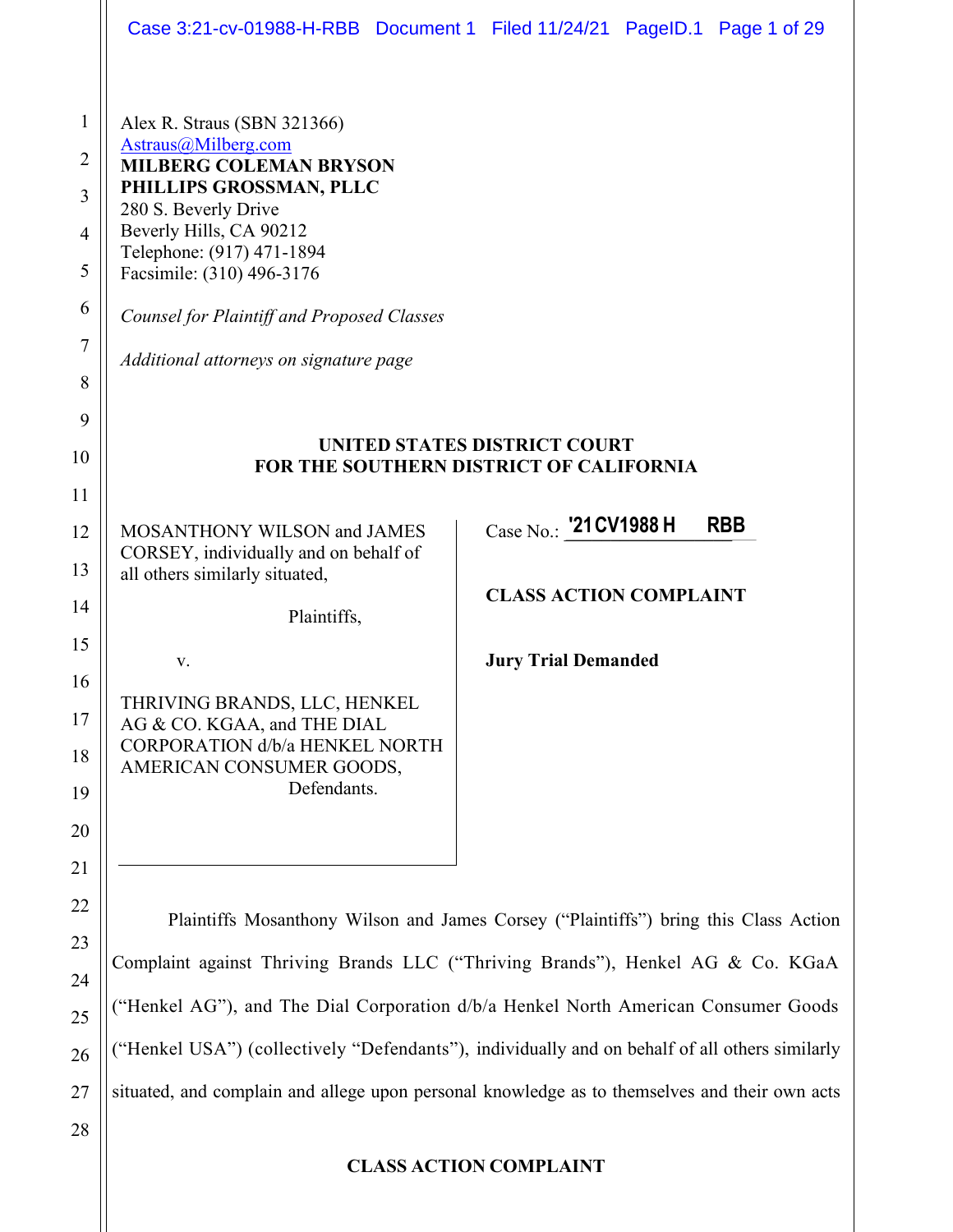and experiences and, as to all other matters, upon information and belief, including investigation conducted by their attorneys:

#### **NATURE OF THE ACTION**

1. This is a civil class action brought by Plaintiffs on behalf of all consumers who purchased Right Guard Sport Fresh antiperspirant aerosol ("Right Guard Sport Fresh" or the Product") from Defendants for normal, household use. The Product is defective because it contains the chemical benzene, a known carcinogen that offers no therapeutic deodorant or antiperspirant benefit.

2. The Right Guard brand, the second largest male deodorant brand in the United States, was first introduced in 1960 and is currently owned by Defendant Thriving Brands. Thriving Brands acquired the Right Guard brand from Defendant Henkel USA in 2021, and with it the brand recognition and trust of consumers Right Guard has built over the course of its 60-year lifespan. Defendants know that consumers reasonably believe the Right Guard brand, including the defective Product at issue, are made with quality materials and can be used safely as intended.

3. Defendants formulate, design, manufacture, market, advertise, distribute, and sell the Product to consumers throughout the United States, including in the State of New York.

4. Defendants distribute and sell the Product through various authorized retailers in store and online.

5. Defendants took advantage of the trust consumers have in the Right Guard brand, representing that the Product is safe for its intended use when, in reality, the Product contains significant concentrations of benzene, a harmful carcinogen.

6. Benzene is a carcinogen known to cause cancer in humans. Long-term exposure additionally causes harmful effects on the bone marrow, a decrease in red blood cells leading to

1

2

3

4

5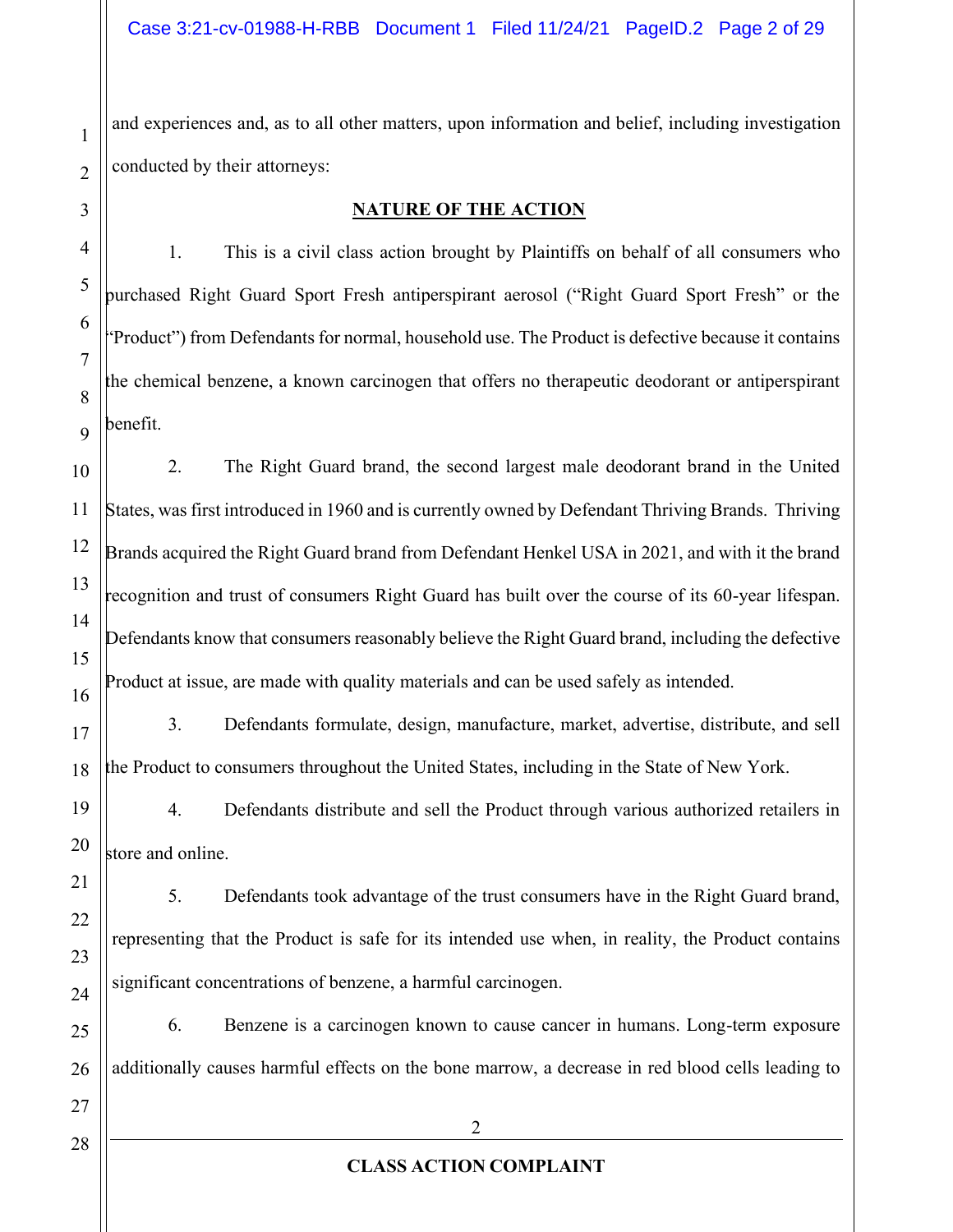anemia, and excessive bleeding that can affect the immune system, leading to an increased chance of infection. According to FDA guidance, there is no safe level of benzene, and thus it "should not be employed in the manufacture of drug substances, excipients, and drug products because of [its] unacceptable toxicity." FDA,  $Q3C - 2017$  Tables and List Guidance for Industry, https://www.fda.gov/media/71737/download.

7. FDA guidance provides that "if [benzene's] use is unavoidable in order to produce a drug product with a significant therapeutic advance, then [its] levels should be restricted" to 2 parts per million ("ppm"). *Id.* 

8. The use of benzene in the Product is demonstrably avoidable. Feasible alternative formulations, designs, and materials were available to Defendants at the time they formulated, designed, and manufactured the Product. Critically, such alternative formulations and designs were and are used by other manufacturers to produce and sell non-defective spray deodorants and antiperspirants. In any event, the Product has a benzene concentration far above the FDA concentration limit of 2 ppm.

9. The Product's benzene contamination was not disclosed to the consumer on the product label, the ingredients list, or otherwise.

10. Plaintiffs seek damages and equitable remedies for themselves, and for the proposed Classes.

## **PARTIES**

## **A. Plaintiffs**

3 **CLASS ACTION COMPLAINT** 11. Plaintiff Mosanthony Wilson is a resident and citizen of San Diego, California who purchased and used Right Guard Sport Fresh antiperspirant aerosol within the relevant time period.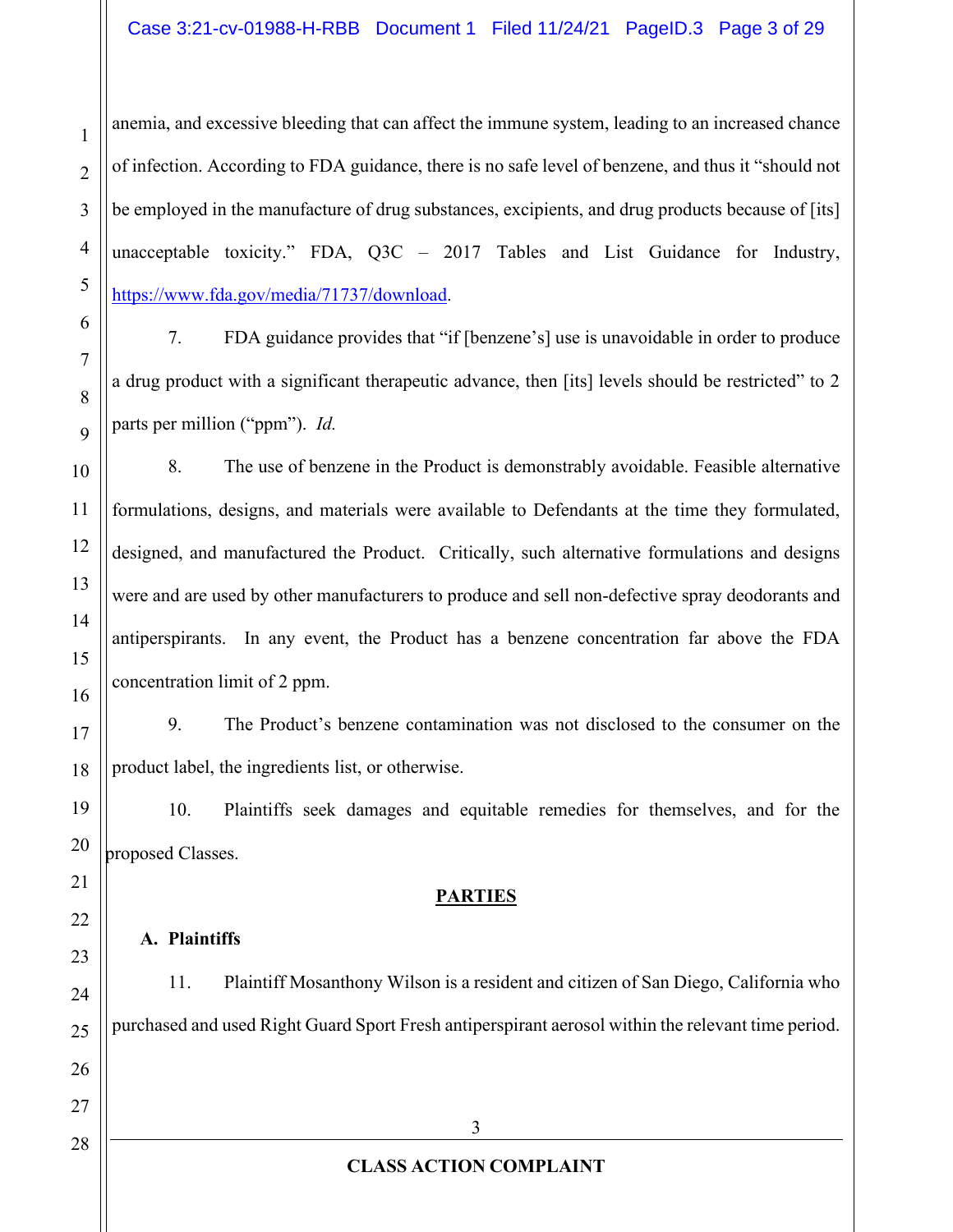Case 3:21-cv-01988-H-RBB Document 1 Filed 11/24/21 PageID.4 Page 4 of 29

12. Plaintiff James Corsey is a resident and citizen of Malden Bridge, New York who purchased and used Right Guard Sport Fresh antiperspirant aerosol within the relevant time period.

**B. Defendants**

13. Defendant Henkel AG & Co. KGaA is a German multinational company headquarted in Düsseldorf, Germany that produces consumer goods sold around the world, including in the United States generally and New York specifically.

14. Defendant The Dial Corporation d/b/a Henkel North American Consumer Goods is a privately held, wholly owned subsidiary of Henkel AG & CO. KGaA and is headquartered in Stamford, Connecticut.

15. Defendant Thriving Brands LLC is a privately held company incorporated in Delaware and headquartered in Columbus, Ohio.

## **JURISDICTION AND VENUE**

16. This Court has subject matter jurisdiction over this matter pursuant to 28 U.S.C. § 1332 of the Class Action Fairness Act of 2005 because: (1) there are 100 or more putative Class Members, (ii) the aggregate amount in controversy exceeds \$5,000,000.00, exclusive of interest and costs, and (iii) there is minimal diversity because Plaintiffs and Defendants are citizens of different states. This Court has supplemental jurisdiction over Plaintiffs' state law claims pursuant to 28 U.S.C. § 1367.

17. This Court has personal jurisdiction over Defendants because they has substantial aggregate contacts with this District, including engaging in conduct in this District that has a direct, substantial, reasonably foreseeable, and intended effect of causing injury to persons throughout the United States, because Defendants placed the Product into the stream of commerce directed at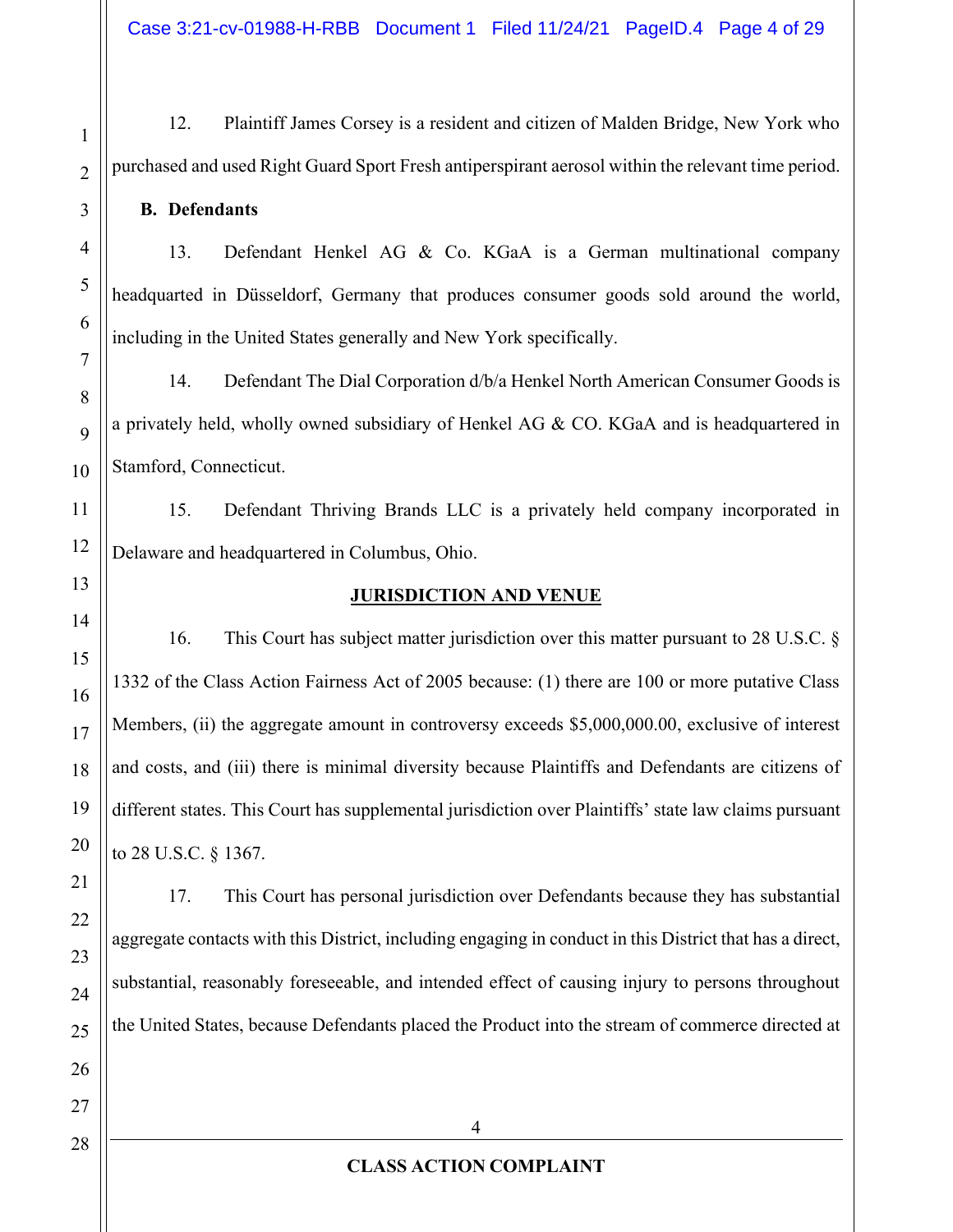this District, and because Defendants purposely availed themselves of the laws of the United States and the State of New York.

18. In accordance with 28 U.S.C. § 1391, venue is proper in this District because a substantial part of the conduct giving rise to Plaintiffs' claims occurred in this District, Defendants transact business in this District, and Defendants have intentionally availed themselves of the laws and markets within this District.

# **FACTUAL ALLEGATIONS**

## **A. The Right Guard Brand**

19. The Right Guard brand was first introduced by the Gillette Company in 1960 and, for the past 60 years, it has built a reputation for selling safe, quality, and effective men's deodorant and antiperspirant. The Gillette Company was acquired by The Procter  $\&$  Gamble Company in 2005 and one year later in 2006 the Right Guard brand was sold as part of a \$420 million deal to Defendant Henkel USA, a subsidiary of Henkel AG (together "Henkel").

20. Henkel is a large multinational consumer goods company known for its wide range of personal care and hygiene products, including the Right Guard brand and the antiperspirant Product at issue here. Henkel's "products and technologies are available worldwide . . . [w]ith employees from 125 nations and locations around the world.<sup>"1</sup>

21. Defendant Thriving Brands is a privately held company formed in 2021 to purchase the Right Guard brand and one other consumer goods brand from Henkel. Thriving Brands describes itself as "[a] seasoned team of consumer packaged goods executives" who "bring excitement and growth to our brands by understanding their right to win . . . based on an intimate

27

1

2

3

4

5

6

7

8

9

10

11

12

13

14

15

16

17

18

19

20

21

22

23

24

25

26

28

<sup>1</sup> https://www.henkel.com/company/locations (last visited Nov. 19, 2021).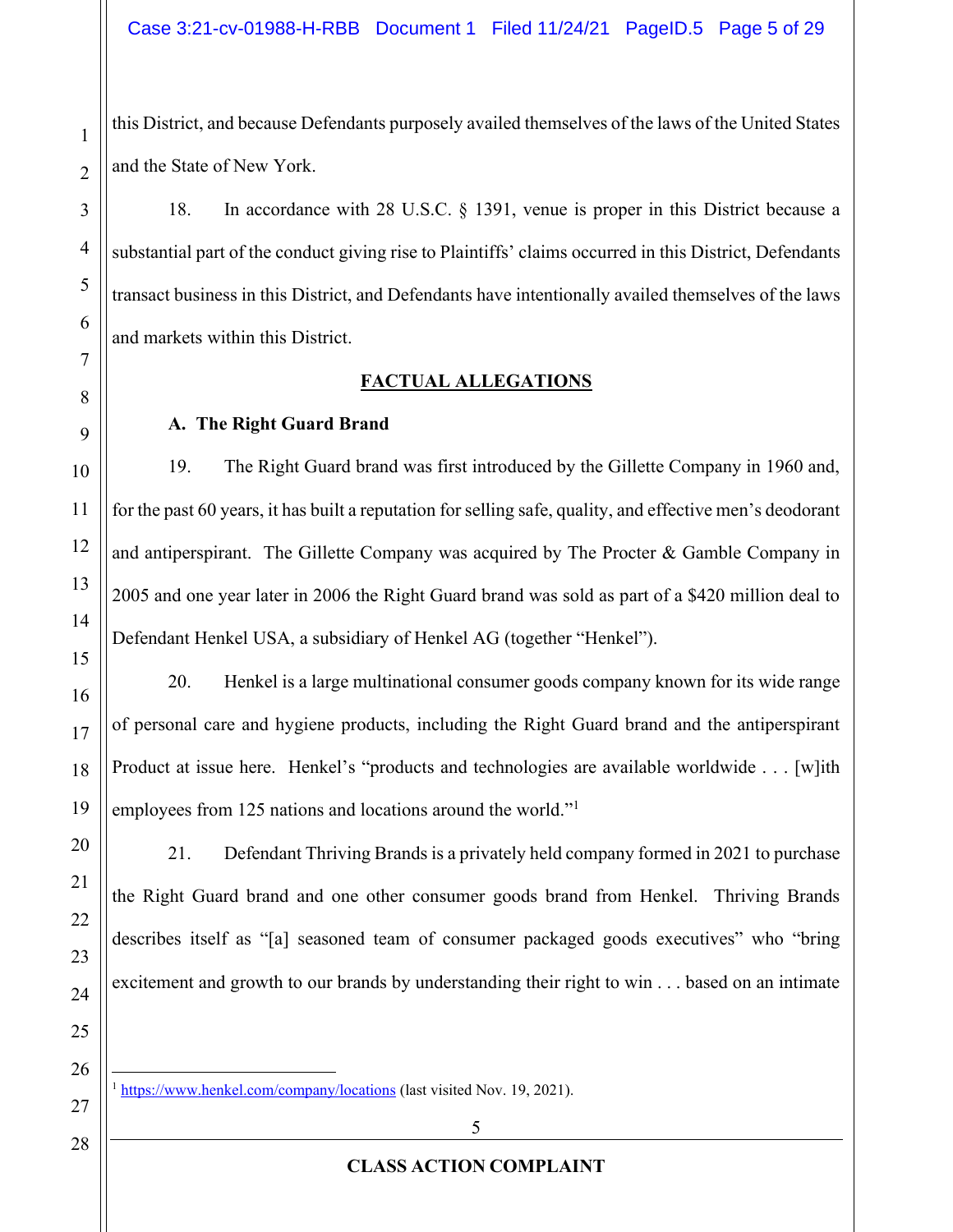knowledge of our consumers' needs, wants, and aspirations."<sup>2</sup> Thriving Brands has just two brands—Right Guard and Dry Idea—and it claims to be "[c]ultivating brands to grow to new heights. $"3$ 

22. Defendants' Right Guard product line, including the Product, is manufactured, distributed, and sold throughout the United States, including the State of New York.

**B. The Product**

1

2

3

4

5

6

7

8

9

10

11

12

13

14

15

16

17

18

19

20

21

22

23

28

23. Deodorant is a product applied to the body to prevent or mask the odor of perspiration. Antiperspirants, a subclass of deodorants, prevent sweat glands from producing sweat. The Product is both a deodorant and antiperspirant applied to the body as a spray.

24. The U.S. Food and Drug Administration ("FDA") classifies and regulates most deodorants, including the Product, as cosmetics. In addition, the FDA classifies and regulates antiperspirants, including the Product, as a drug.

25. On November 3, 2021, Valisure, an analytical pharmacy and consumer protection organization, petitioned the FDA to address the dangerous levels of benzene in the Product and other deodorants and antiperspirants based upon rigorous testing the organization had conducted for a number of spray deodorant and antiperspirant products.<sup>4</sup> The next day, Valisure released the results of these tests.<sup>5</sup>

- 24  $2 \frac{\text{https://thriving-brands.com/about-us/}}{\text{https://thriving-brands.com/about-us/}}$  (last visited Nov. 22, 2021) <sup>3</sup> https://thriving-brands.com/brands/ (last visited Nov. 22, 2021)
- 25 26 <sup>4</sup> https://www.valisure.com/wp-content/uploads/Valisure-FDA-Citizen-Petition-on-Body-Spray-v4.0-3.pdf (last visited Nov. 9, 2021). <sup>5</sup> https://www.valisure.com/blog/valisure-news/valisure-detects-benzene-in-body-spray-products-3/ (last visited
- 27 Nov. 8, 2021).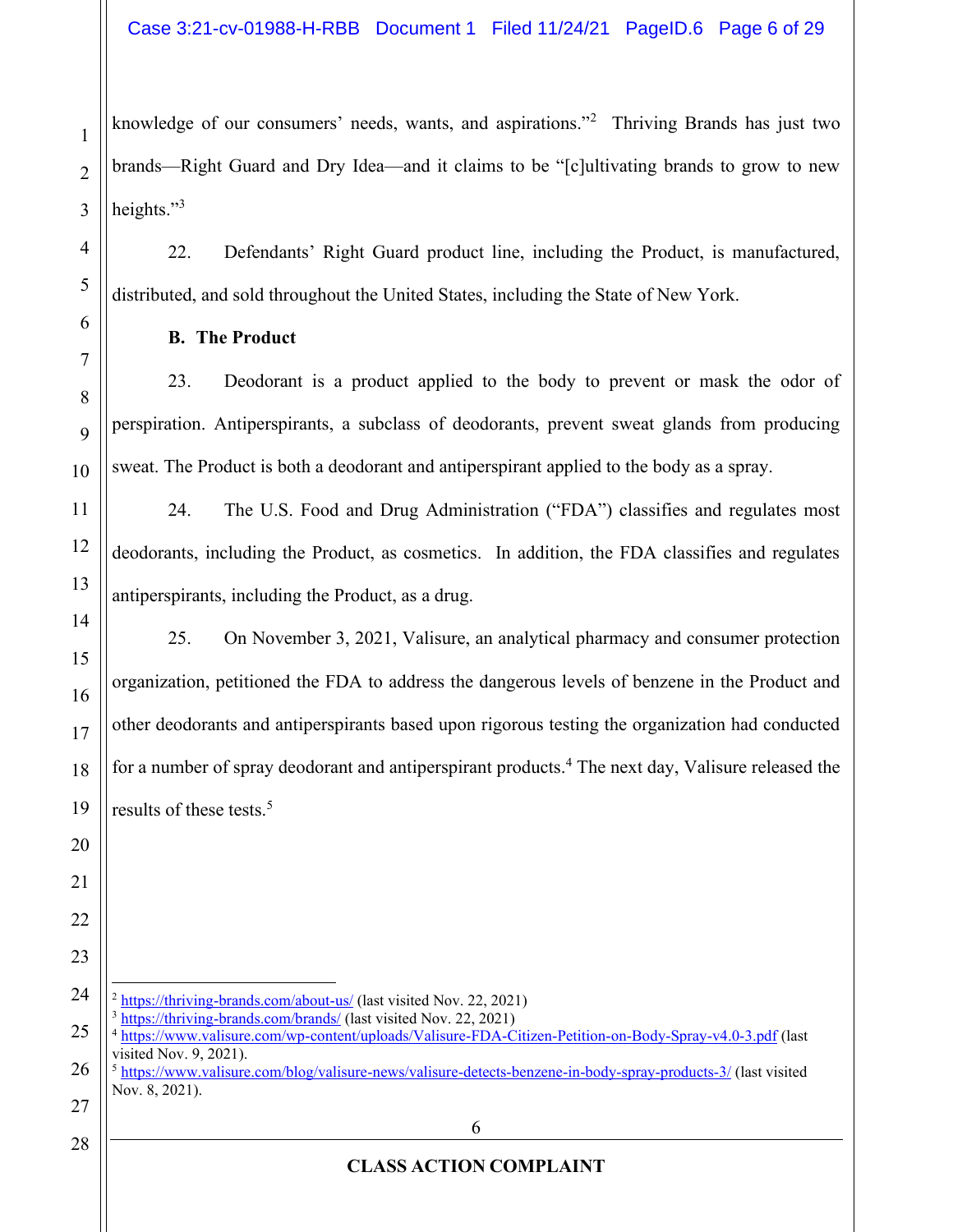26. In testing, Valisure found average concentrations of benzene above the FDA concentration limit of 2 ppm in 16 spray deodorants, including the Product which is manufactured and sold by Defendants.

27. In particular, Valisure found benzene concentrations of 2.87 ppm in Right Guard Sport Fresh aerosol antiperspirant. Furthermore, independent testing conducted at a laboratory at Yale University found benzene concentrations of 5.07 ppm in the Product, 2.5 times the FDA concentration limit.6

## **C. Danger Posed by the Product**

28. The carcinogenic properties of benzene are well documented, as noted be the Centers for Disease Control and Prevention ("CDC"). See CDC, Facts About Benzene (2018), https://emergency.cdc.gov/agent/benzene/basics/facts.asp.

29. The U.S. Department of Health and Human Services (DHHS) has determined that benzene causes cancer in humans. Long-term exposure to high levels of benzene can cause leukemia, cancer of the blood-forming organs.

30. Long-term exposure to benzene additionally causes harmful effects on the bone marrow and can cause a decrease in red blood cells, leading to anemia. It can also cause excessive bleeding and can affect the immune system, increasing the chance for infection.

31. Due to these significant health risks, the World Health Organization and the International Agency for Research on Cancel classify benzene as a Group 1 compound that is 'carcinogenic to humans."<sup>7</sup>

<sup>6</sup> https://www.consumerlab.com/answers/benzene-contamination-in-deodorants-and-antiperspirants/benzenedeodorants/ (last visited Nov. 22, 2021)  $<sup>7</sup>$  https://www.who.int/water\_sanitation\_health/dwq/chemicals/benzenesum.pdf (last visited Nov. 7, 2021).</sup>

1

2

3

4

5

6

7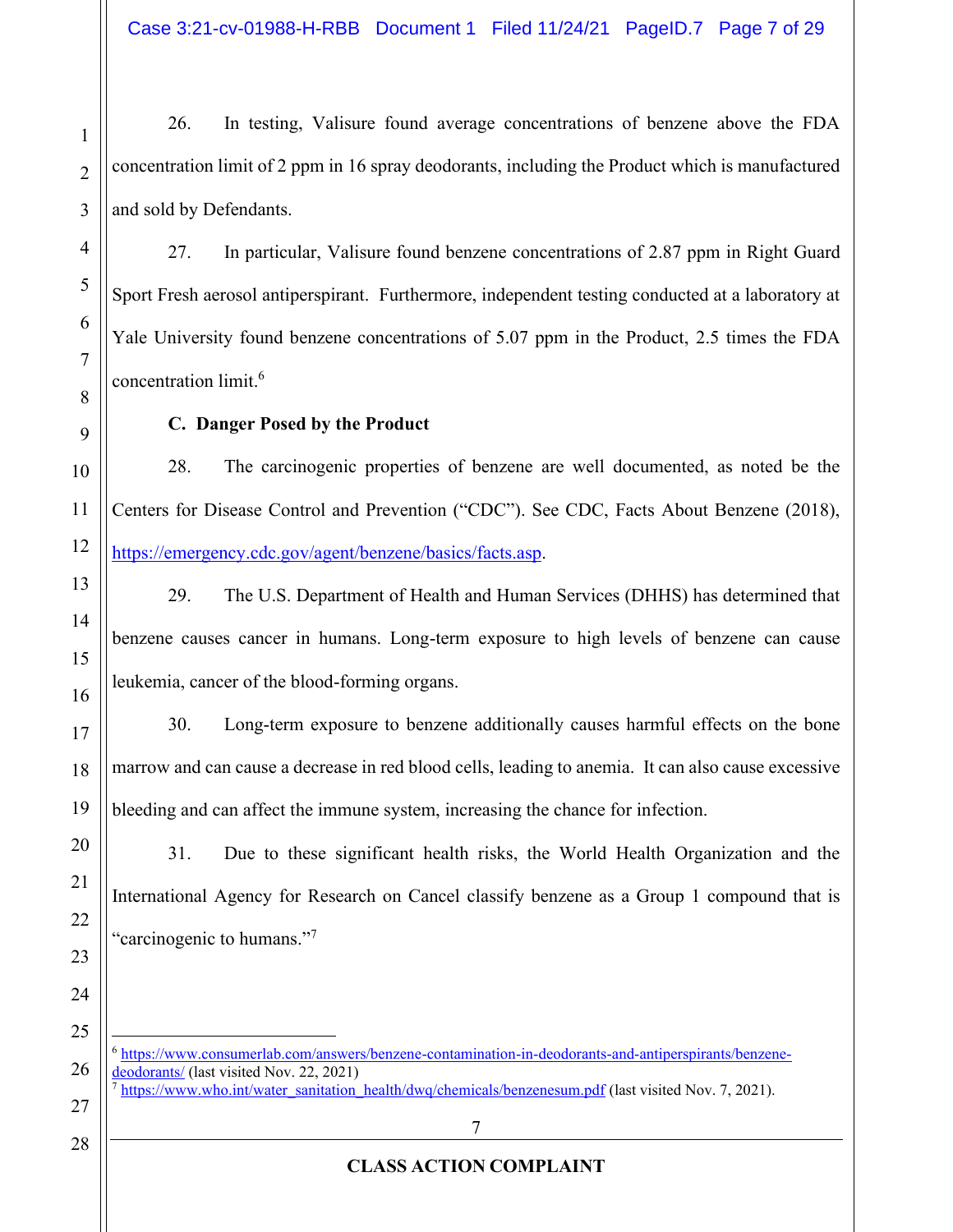32. The FDA classifies Benzene as a Class 1 compound.<sup>8</sup> According to FDA guidance: "Solvents in Class 1 should not be employed in the manufacture of drug substances, excipients, and drug products, because of their unacceptable toxicity or their deleterious environmental effect."<sup>9</sup> The FDA concentration limit for benzene is 2 ppm.<sup>10</sup>

33. Thriving Brands put Right Guard's "right to win" over consumer safety, exploiting decades of existing consumer trust in the Right Guard brand to sell the Product contaminated with a benzene concentration level above the 2 ppm FDA concentration limit, thus subjecting unwitting consumers to dangerous levels of a known carcinogen.

## $D.$  **Defendants' Representations**

34. Defendants represent to consumers that the Product is safe and effective for everyday use, assuring consumers that "Right Guard Sport has you protected." Although Right Guard Sport Fresh aerosol antiperspirant was found to contain benzene concentration above the FDA limit, Defendants do not list benzene among the active or inactive ingredients anywhere on its website, and nothing on the Product label otherwise insinuates, states, or warns that the Product contains benzene:

| 24        |                                                                                                                                                                                      |
|-----------|--------------------------------------------------------------------------------------------------------------------------------------------------------------------------------------|
|           | 25 $\left\  \frac{\text{s}}{\text{s}} \frac{\text{https://www.fda.gov/media/71737/download}}{\text{https://www.fda.gov/media/71737/download}} \right\ $ (last visited Nov. 7, 2021). |
|           | $26 \parallel^{9} Id.$                                                                                                                                                               |
|           | 27    <sup>11</sup> https://www.rightguard.com/products/sport/aerosol/sport-fresh-48-hour/ (last visited Nov                                                                         |
| $\bigcap$ |                                                                                                                                                                                      |

 $1.22, 2021$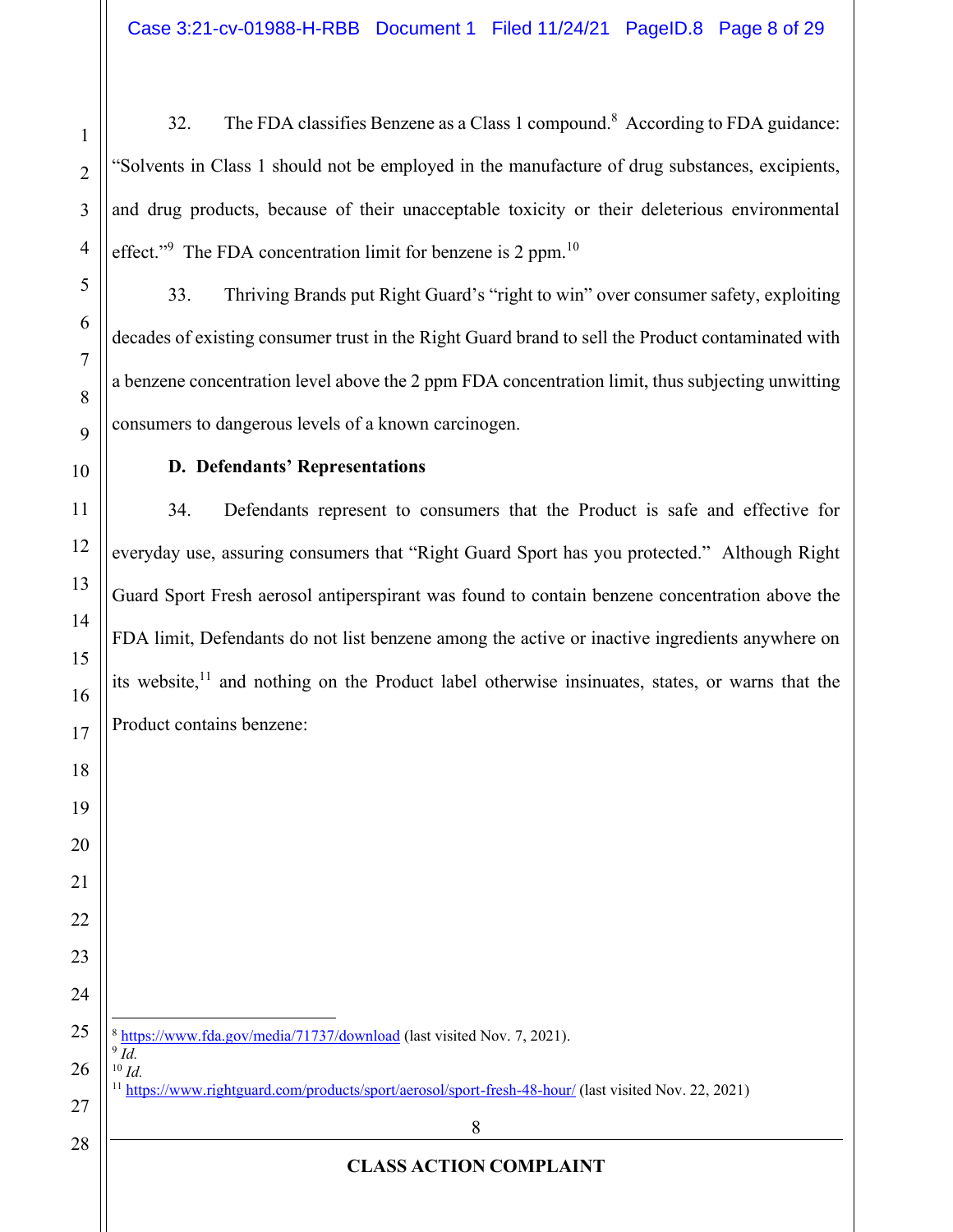# Case 3:21-cv-01988-H-RBB Document 1 Filed 11/24/21 PageID.9 Page 9 of 29

|                        | Drug Facts                                                                                                                                                                                                                                           |
|------------------------|------------------------------------------------------------------------------------------------------------------------------------------------------------------------------------------------------------------------------------------------------|
|                        | Active Ingredient<br>Purpose                                                                                                                                                                                                                         |
|                        | <b>Antiperspirant</b>                                                                                                                                                                                                                                |
|                        | <b>Use •</b> Reduces underarm perspiration                                                                                                                                                                                                           |
|                        | Warnings • For external use only.                                                                                                                                                                                                                    |
|                        | Flammable.<br>. Do not spray near flame or while smoking.<br>• Contents under pressure; do not crush, puncture, or incinerate.<br>. Do not store at temperature above 120° F.<br>. Keep out of direct sunlight.                                      |
|                        | Do not use on broken skin.                                                                                                                                                                                                                           |
|                        | Stop use and ask a doctor if rash or irritation occurs.                                                                                                                                                                                              |
|                        | When using this product:<br>. Use only as directed; intentional misuse by deliberately concentrating and inhaling the contents can be harmful or fatal.<br>. Avoid spraying in eyes.<br>. Keep away from face and mouth to avoid breathing it.       |
|                        | keep out of reach of children.<br>If swallowed, get medical help or contact a Poison Control Center right away.                                                                                                                                      |
|                        | <b>kskadoctor before use</b> if you have kidney disease.<br>Directions: SHAKE WELL. KEEP CAN UPRIGHT WHEN SPRAYING. Failure to<br>do so may prevent product from dispensing. Hold can 6" from underarm, point<br>and spray. Apply to underarms only. |
|                        | <b>Inactive ingredients:</b><br>Butane • Cyclomethicone • Hydrofluorocarbon 152a • PPG-14 Butyl Ether • Isobutane •<br>Disteardimonium Hectorite • Propane • Pentane • Propylene Carbonate • Parlum (Fragranz)<br>12                                 |
|                        | E. Defendants' Product is Adulterated and Illegal to Sell                                                                                                                                                                                            |
| 35.                    | Defendants' antiperspirant Product is a drug which is adulterated under 21 U.S.C.                                                                                                                                                                    |
|                        |                                                                                                                                                                                                                                                      |
|                        | $§ 351(a)(1)$ based upon the presence of benzene.                                                                                                                                                                                                    |
|                        |                                                                                                                                                                                                                                                      |
|                        |                                                                                                                                                                                                                                                      |
| visited Nov. 22, 2021) | <sup>12</sup> https://www.walmart.com/ip/Right-Guard-Sport-Antiperspirant-Deodorant-Aerosol-Fresh-6-oz/10311591 (last                                                                                                                                |
|                        | 9                                                                                                                                                                                                                                                    |
|                        | <b>CLASS ACTION COMPLAINT</b>                                                                                                                                                                                                                        |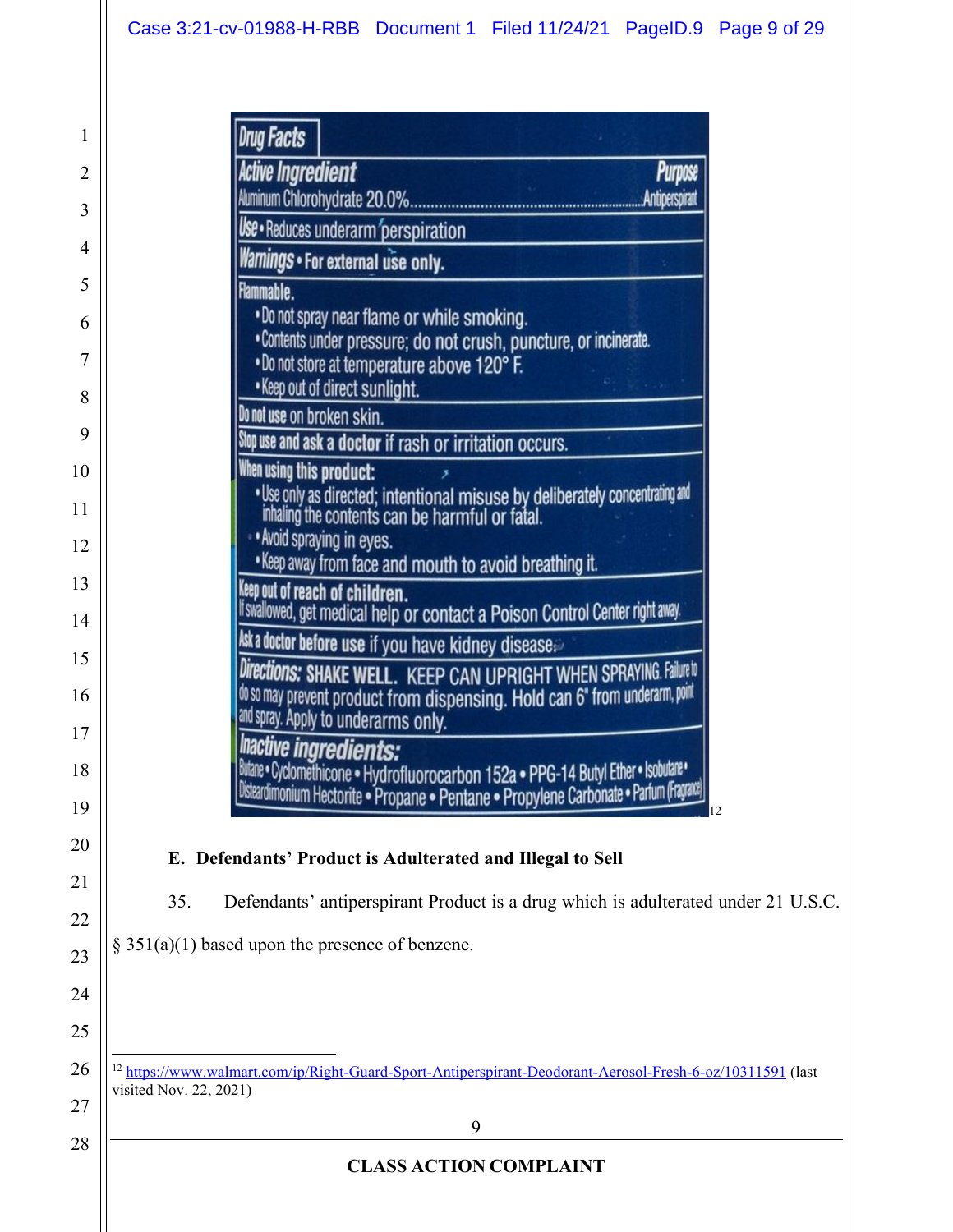Case 3:21-cv-01988-H-RBB Document 1 Filed 11/24/21 PageID.10 Page 10 of 29

36. The Federal Food, Drug, and Cosmetic Act ("FDCA") prohibits "[t]he introduction or delivery for introduction into interstate commerce of any food, drug, or cosmetic that is adulterated or misbranded." 21 U.S.C.  $\S 331(a)$ .

37. California's Sherman Law has expressly adopted the federal labeling requirements as its own. The definition of "adulterated" is exactly the same as the FD&C Act under CA Health & Safety Code Sections 111250, 111255, 111260, and 111265.

38. As alleged herein, Defendants have violated the FDCA, the Sherman Law, and consumer protection statutes.

39. Defendants engaged in fraudulent, unfair, deceptive, misleading, and/or unlawful conduct stemming from their omissions surrounding benzene contamination affecting the Product.

40. No reasonable consumer, including Plaintiffs, would have purchased the Product had they known of the material omissions of material facts regarding the presence of benzene. Accordingly, Plaintiffs and the Classes (as defined below) suffered injury in fact and lost money as a result of Defendants' misleading representations and omissions and did not receive the benefitof-the- bargain.

41. Plaintiffs and the Classes' injury is underscored by the fact that numerous other products offering the same therapeutic benefit at comparable prices exist that are not contaminated with benzene.

42. Plaintiffs and the Classes may be harmed again because they want to purchase the Product in the future; however, without injunctive relief Plaintiffs would not be able to know or trust that Defendants will truthfully and legally label the Product and would likely be misled again.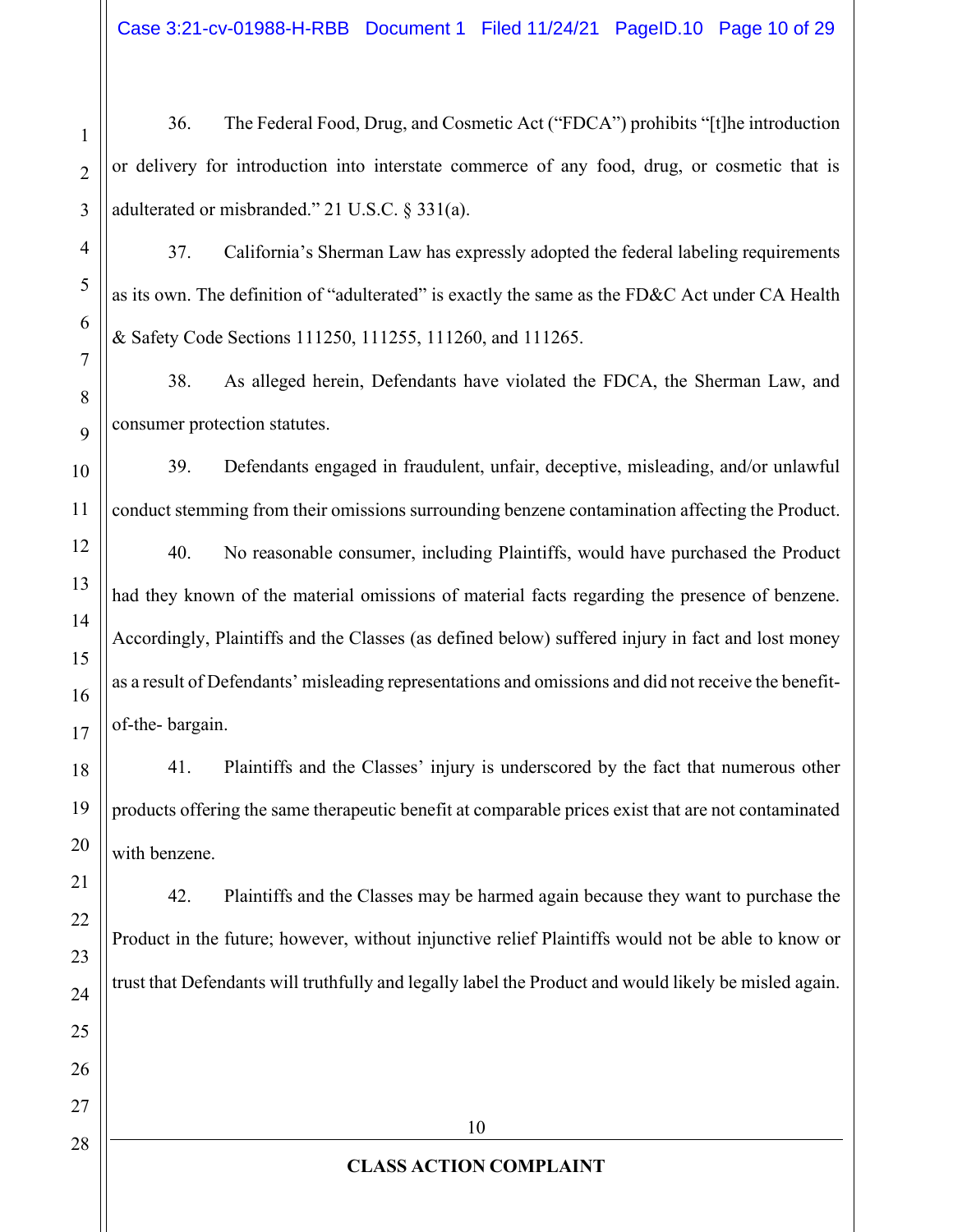#### **PLAINTIFFS' FACTUAL ALLEGATIONS**

## **PLAINTIFF MOSANTHONY WILSON**

43. Plaintiff Mosanthony Wilson has purchased Right Guard Sport Fresh aerosol antiperspirant regularly for approximately four years, typically once or twice each month. The last time Plaintiff Wilson purchased the Product was in or around October 2021. Plaintiff Wilson purchases the Product at Walmart in San Diego, California.

44. Nowhere on the packaging did Defendants disclose that the Product contains benzene at the time of purchase.

45. If Plaintiff Wilson had been aware of the existence of benzene in the Product, he would not have purchased the Product or would have paid significantly less.

46. As a result of Defendants' actions, Plaintiff Wilson has incurred damages, including economic damages.

## **PLAINTIFF JAMES CORSEY**

47. Plaintiff Corsey has purchased Right Guard Sport Fresh regularly for many years, typically a few times each year. The last time Plaintiff Corsey purchased the Product was in or around February 2021. Plaintiff Corsey typically purchases the Product at Price Chopper in Rensselaer, New York or Walmart in East Greenbush, New York.

48. Nowhere on the packaging did Defendants disclose that the Product contains benzene at the time of purchase.

49. If Plaintiff Corsey had been aware of the existence of benzene in the Product, he would not have purchased the Product or would have paid significantly less.

50. As a result of Defendants' actions, Plaintiff Corsey has incurred damages, including economic damages.

1

2

3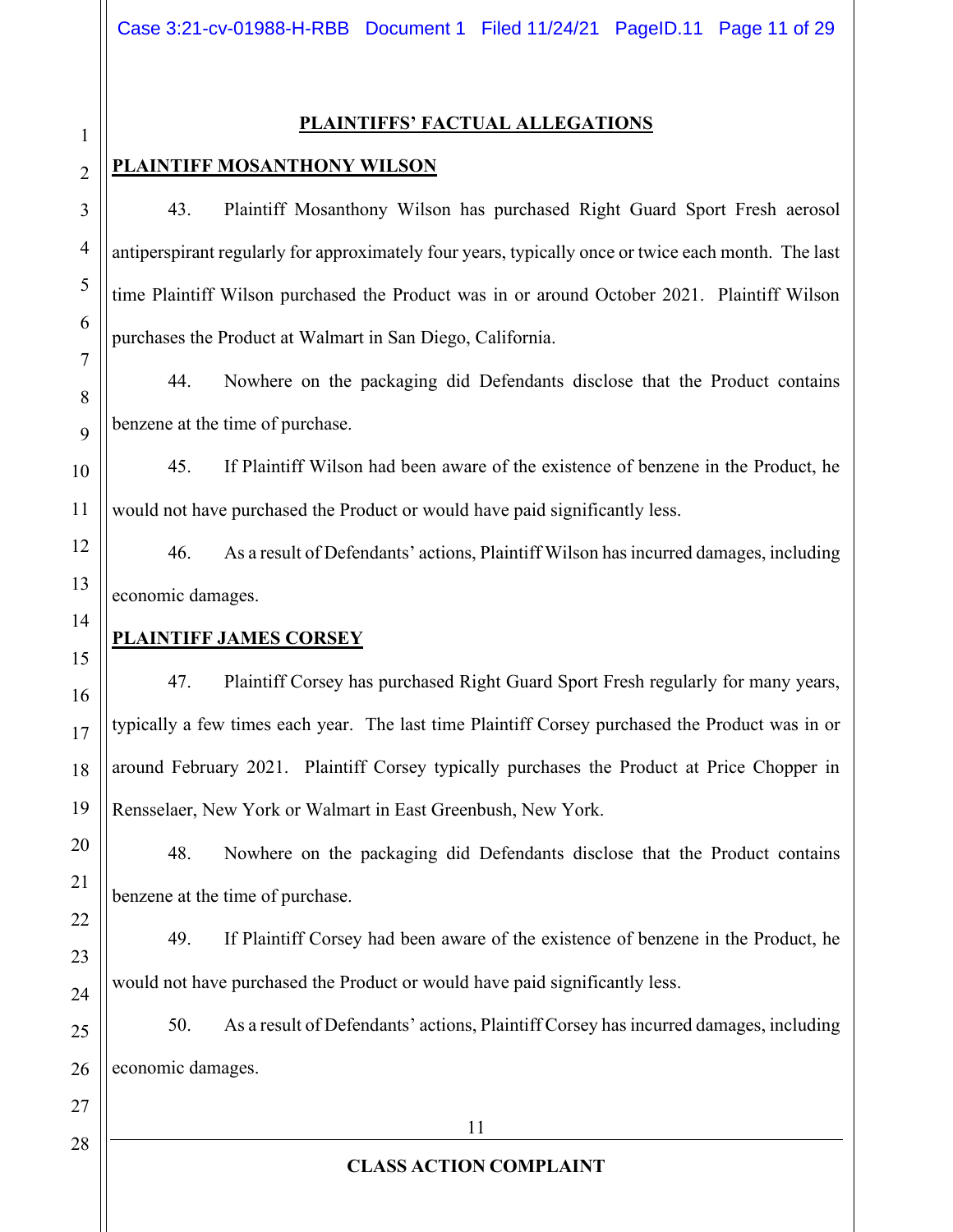1 2 3

# **CLASS ACTION ALLEGATIONS**

4 5 6 7 8 9 10 11 12 13 14 15 16 17 18 19 20 51. Plaintiffs brings this action individually and as representatives of all those similarly situated pursuant to Rule 23 of the Federal Rules of Civil Procedure, on behalf of the belowdefined Classes: **National Class:** During the fullest period allowed by law, all persons in the United States who purchased Right Guard Sport Fresh aerosol antiperspirant for their personal use and not for resale within the United States. **New York Subclass:** During the fullest period allowed by law, all persons in the United States who purchased Right Guard Sport Fresh aerosol antiperspirant for their personal use and not for resale in the State of New York. 52. Members of the classes described are referred to as "Class Members" or members of the "Classes." 53. The following are excluded from the Classes: (1) any Judge presiding over this action and members of his or her family; (2) Defendants, Defendants' subsidiaries, parents, successors, predecessors, and any entity in which Defendants or their parent has a controlling interest (as well as current or former employees, officers, and directors); (3) persons who properly execute and file a timely request for exclusion from the Class; (4) persons whose claims in this matter have been finally adjudicated on the merits or otherwise released; (5) Plaintiffs' counsel and Defendants' counsel; and (6) the legal representatives, successors, and assigns of any such excluded persons.

54. Certification of Plaintiffs' claims for class-wide treatment is appropriate because Plaintiffs can prove the elements of their claims on a class-wide basis using the same evidence as would be used to prove those elements in individual actions alleging the same claims.

55. Plaintiffs reserves the right to amend the definitions of the Classes if discovery or further investigation reveals that the Classes should be expanded or otherwise modified.

28

21

22

23

24

25

26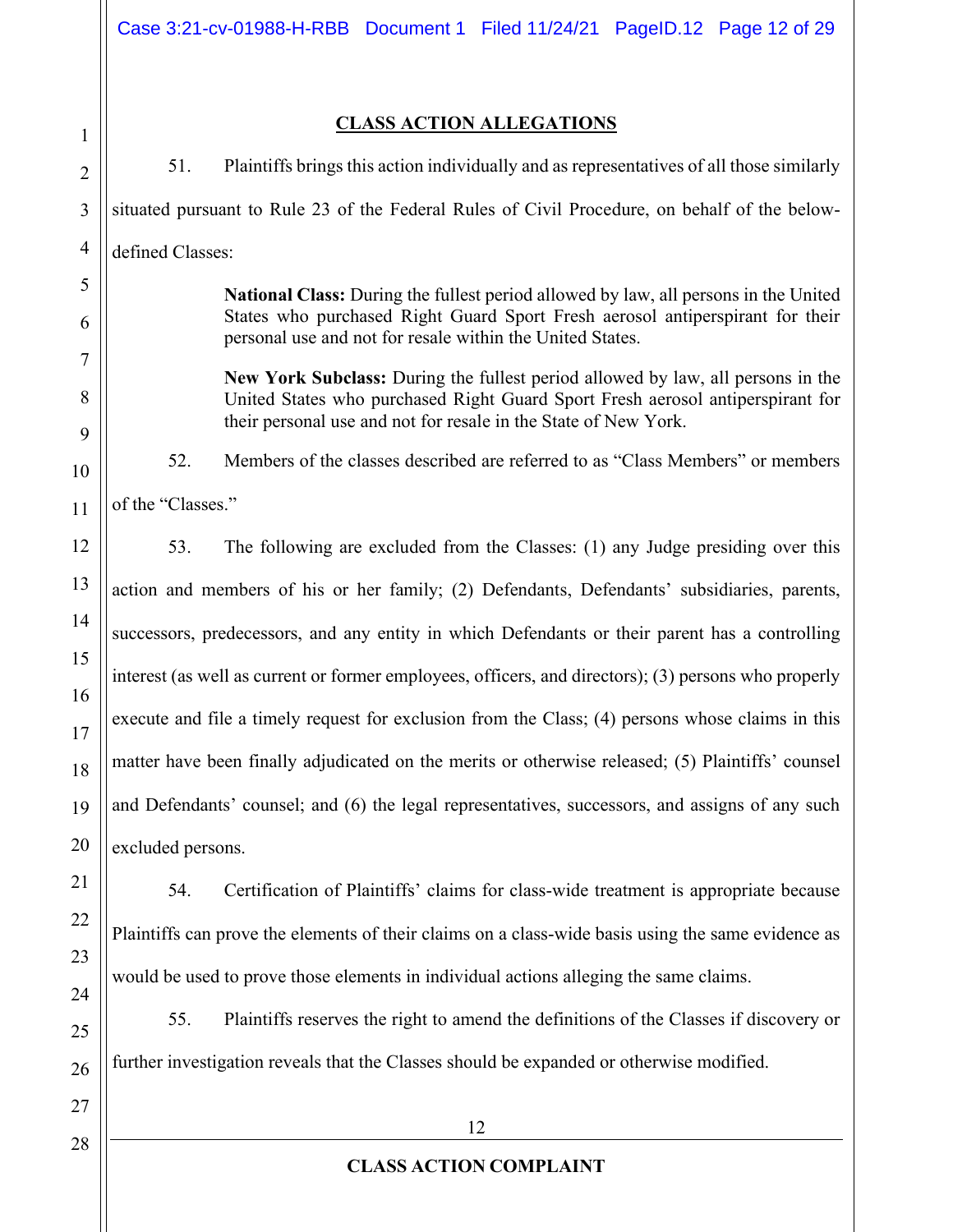56. **Numerosity – Federal Rule of Civil Procedure**  $23(a)(1)$ **. The members of the** Classes are so numerous that individual joinder of all Class Members is impracticable. On information and belief, Class Members number in the thousands to millions. The precise number or identification of members of the Classes are presently unknown to Plaintiffs but may be ascertained from Defendants' books and records. Class Members may be notified of the pendency of this action by recognized, Court-approved notice dissemination methods, which may include U.S. mail, electronic mail, Internet postings, and/or published notice.

1

2

3

4

5

6

7

8

9

10

11

12

13

14

15

16

17

18

19

20

21

22

23

24

25

26

27

28

57. **Commonality and Predominance ± Federal Rule of Civil Procedure 23(a)(2) and 23(b)(3).** Common questions of law and fact exist as to all members of the Classes, which predominate over any questions affecting individual members of the Classes. These common questions of law or fact include, but are not limited to, the following:

- a) Whether the Product contains benzene at the time of purchase;
- b) Whether Defendants omitted or failed to disclose material information to Plaintiffs and Class Members regarding the Product;
- c) Whether the Product is defectively designed, formulated, and/or manufactured;
- d) Whether Defendants knew or reasonably should have known about the harmful level of benzene in the Product prior to distributing and selling them to Plaintiffs and Class Members;
	- e) Whether the marketing, advertising, packaging, labeling, and other promotional materials for the Product is deceptive;
	- f) Whether Defendants' actions violate the consumer protection statutes invoked herein;
	- g) Whether Defendants breached the implied warranty of merchantability relating to the Product;
	- h) Whether Defendants breached an express warranty to Plaintiffs and Class Members;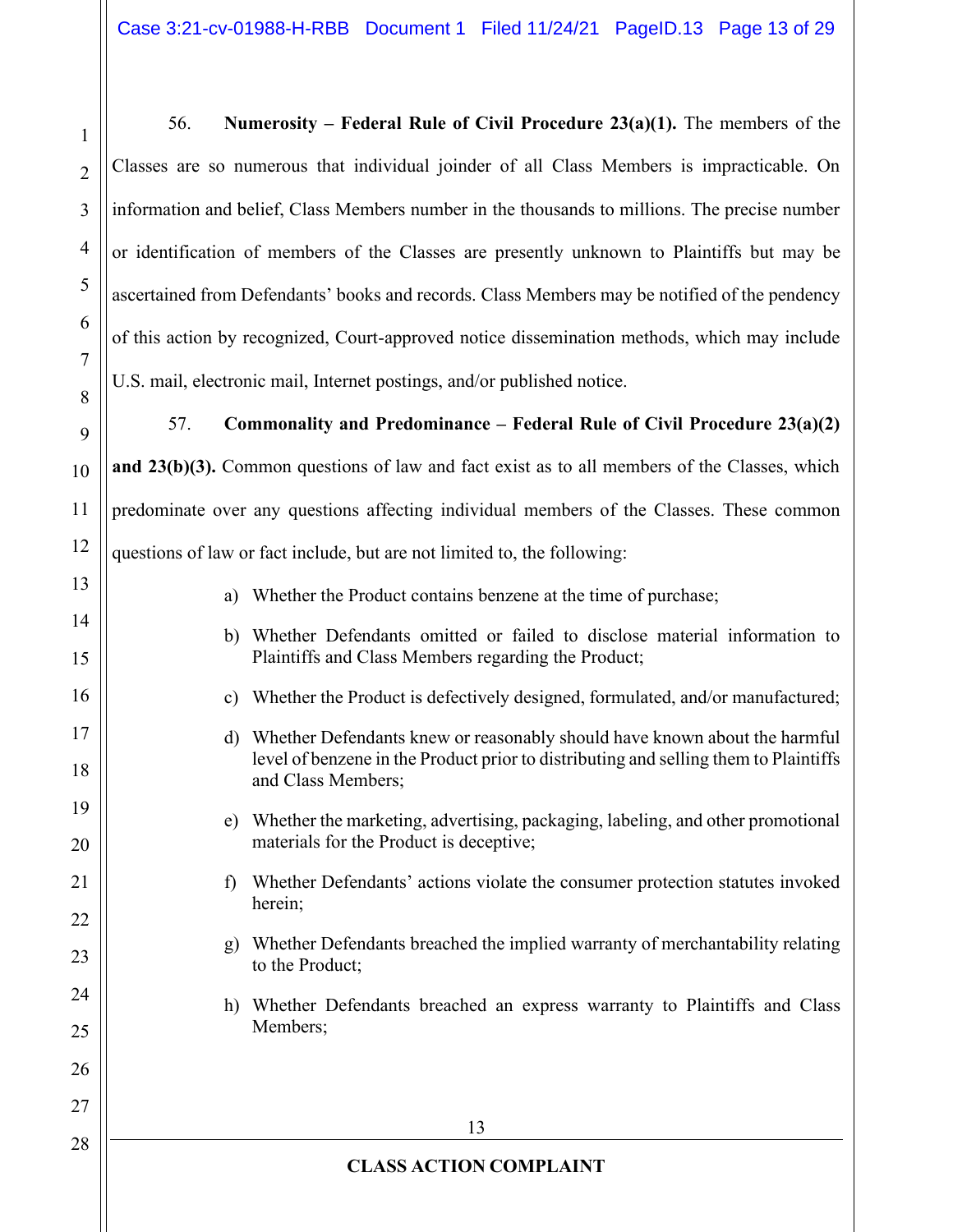i) Whether Defendants were unjustly enriched at the expense of the Plaintiffs and Class Members; j) Whether Plaintiffs and Class Members are entitled to damages, including compensatory, exemplary, and statutory damages, and the amount of such damages; k) Whether Plaintiffs and the other Class Members have been injured and the proper measure of their losses as a result of those injuries; and l) Whether Plaintiffs and the Class Members are entitled to injunctive, declaratory, or other equitable relief. 58. Defendants engaged in a common course of conduct giving rise to the legal rights sought to be enforced by Plaintiffs, on behalf of themselves and the other Class Members. Similar or identical statutory and common law violations, business practices, and injuries are involved. Individual questions, if any, pale by comparison, in both quality and quantity, to the numerous common questions that dominate this action. 59. **Typicality – Federal Rule of Civil Procedure 23(a)(3).** Plaintiffs' claims are typical of the claims of the other Class Members, as each class member was subject to the same omission of material fact and misrepresentations regarding the presence of benzene in the Product. Plaintiffs shares the aforementioned facts and legal claims or questions with Class Members, and Plaintiffs and all Class Members have been similarly affected by Defendants' common course of conduct alleged herein. Plaintiffs and all Class Members sustained monetary and economic injuries including, but not limited to, ascertainable loss arising out of Defendants' deceptive omission of material fact and misrepresentations regarding the presence of benzene in the Product. 60. **Adequacy of Representation ± Federal Rule of Civil Procedure 23(a)(4).** Plaintiffs are adequate representatives of the Classes because they are members of the Classes and her interests do not conflict with the interests of the Class Members she seeks to represent. Plaintiffs have also retained counsel competent and experienced in complex commercial and class Case 3:21-cv-01988-H-RBB Document 1 Filed 11/24/21 PageID.14 Page 14 of 29

1

2

3

4

5

6

7

8

9

10

11

12

13

14

15

16

17

18

19

20

21

22

23

24

25

26

27

14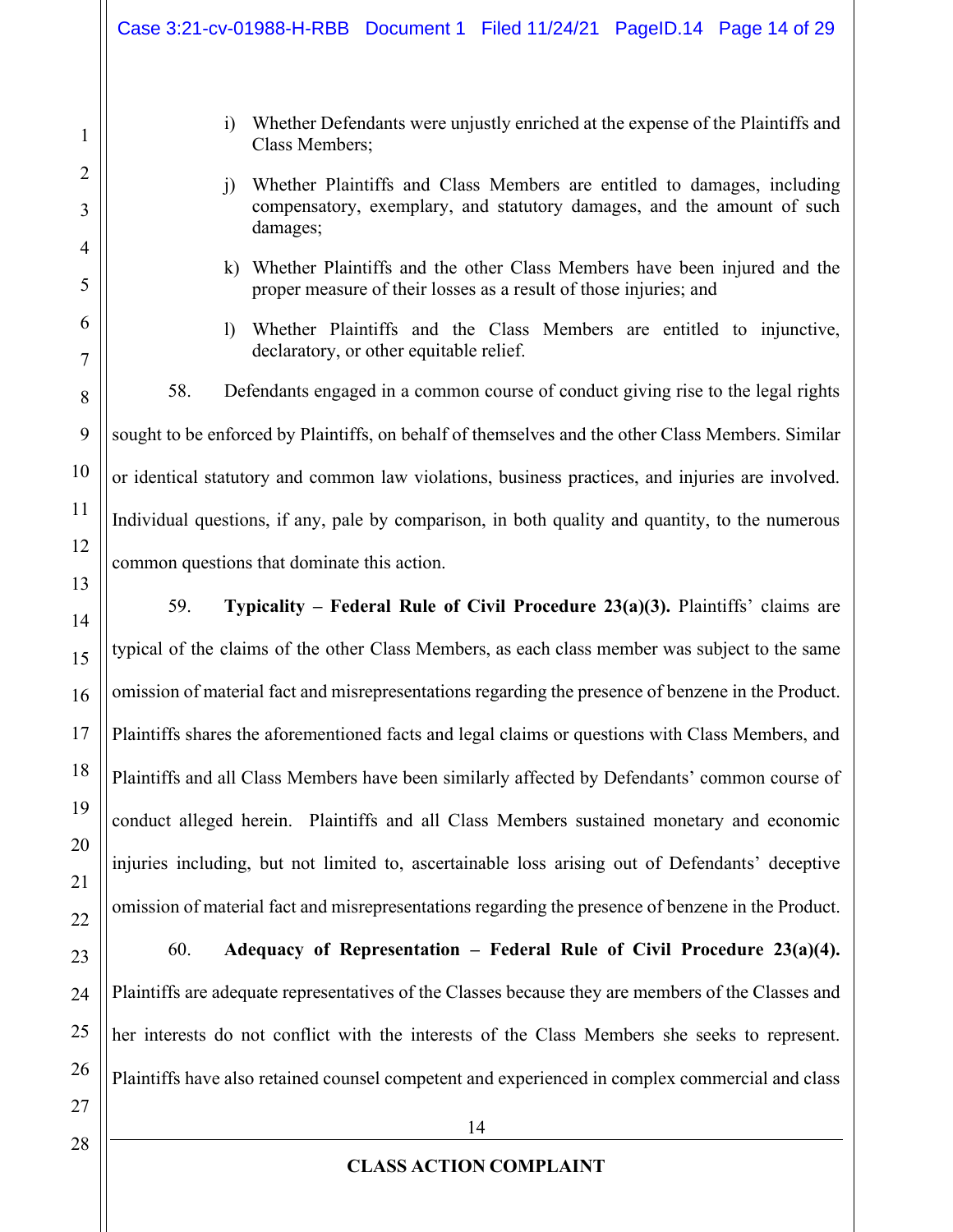action litigation. Plaintiffs and their counsel intend to prosecute this action vigorously for the benefit of all Class Members. Accordingly, the interests of the Class Members will be fairly and adequately protected by Plaintiffs and their counsel.

1

2

3

4

5

6

7

8

9

10

11

12

13

14

15

16

17

18

19

20

21

22

23

24

25

26

27

28

#### 61. **Insufficiency of Separate Actions ± Federal Rule of Civil Procedure 23(b)(1).**

Absent a class action, Class Members will continue to suffer the harm described herein, for which they would have no remedy. Even if separate actions could be brought by individual consumers, the resulting multiplicity of lawsuits would cause undue burden and expense for both the Court and the litigants, as well as create a risk of inconsistent rulings and adjudications that might be dispositive of the interests of similarly situated consumers, substantially impeding their ability to protect their interests, while establishing incompatible standards of conduct for Defendants. Accordingly, the proposed Classes satisfies the requirements of Fed. R. Civ. P. 23(b)(1).

## 62. **Declaratory and Injunctive Relief ± Federal Rule of Civil Procedure 23(b)(2)**

Defendants have acted or refused to act on grounds generally applicable to Plaintiffs and All Members of the Classes, thereby making appropriate final injunctive relief and declaratory relief, as described below, with respect to the Classes as a whole.

63. **Superiority ± Federal Rule of Civil Procedure 23(b)(3).** A class action is superior

to any other available methods for the fair and efficient adjudication of the present controversy for

at least the following reasons:

- The damages suffered by each individual putative Class Member do not justify the burden and expense of individual prosecution of the complex and extensive litigation necessitated by Defendants' conduct;
- Even if individual Class Members had the resources to pursue individual litigation, it would be unduly burdensome to the courts in which the individual litigation would proceed;
- The claims presented in this case predominate over any questions of law or fact affecting individual Class Members;
- Individual joinder of all putative Class Members is impracticable;
- Absent a class action, Plaintiffs and putative Class Members will continue to suffer harm as a result of Defendants' unlawful conduct; and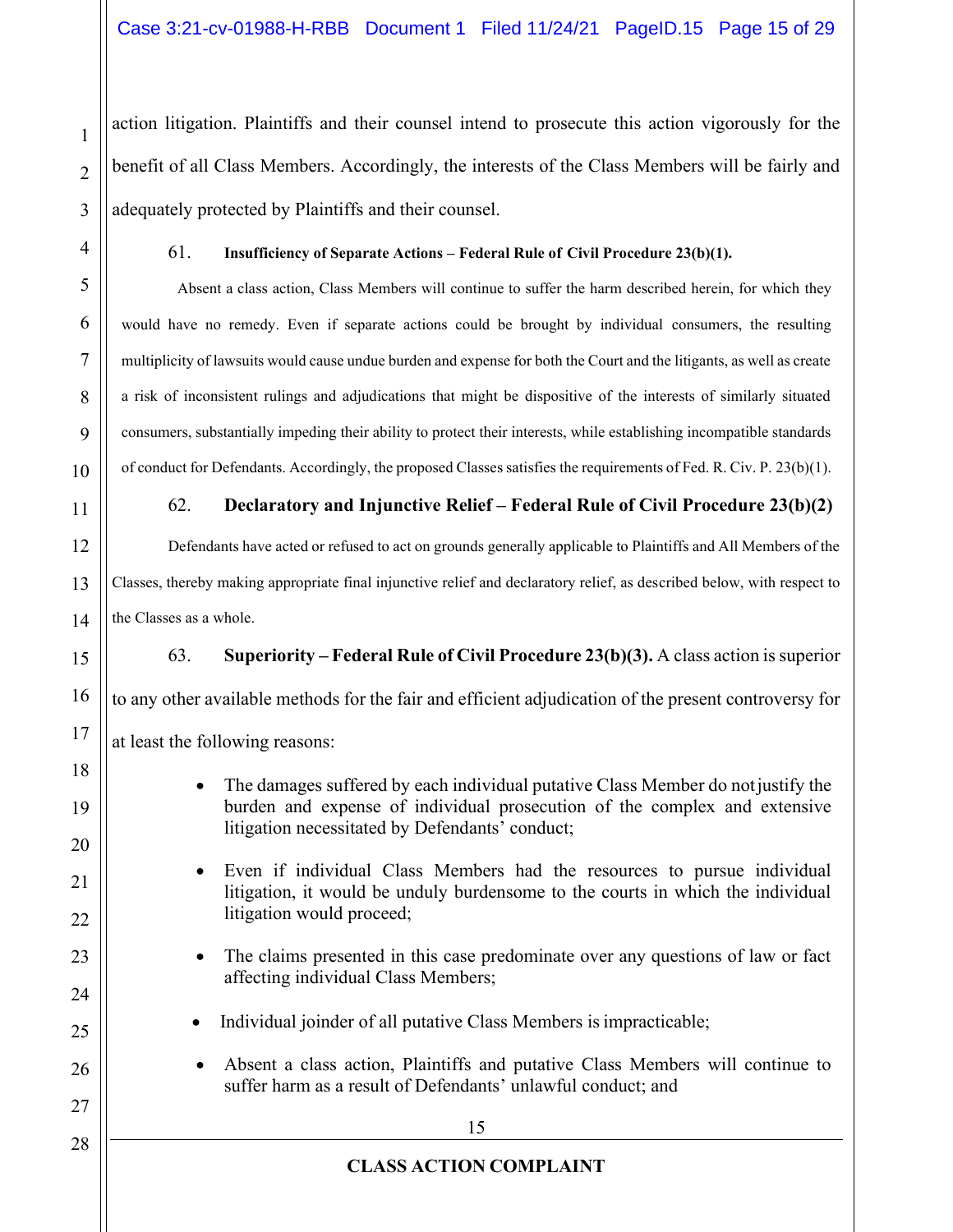• This action presents no difficulty that would impede its management by the Court as a class action, which is the best available means by which Plaintiffs and putative Class Members can seek redress for the harm caused by Defendants.

## 64. In the alternative, the Classes may be certified for the following reasons:

- The prosecution of separate actions by individual Class Members would create a risk of inconsistent or varying adjudication with respect to individual Class Members, which would establish incompatible standards of conduct for Defendants;
- Adjudications of individual Class and Members' claims against Defendants would, as a practical matter, be dispositive of the interests of other putative Class who are not parties to the adjudication and may substantially impair or impede the ability of other putative Class Members to protect their interests; and
- Defendants have acted or refused to act on grounds generally applicable to the putative Classes, thereby making appropriate final and injunctive relief with respect to the putative Classes as a whole.

## **COUNT I California's Consumer Legal Remedies Act ("CLRA") Cal. Civ. Code §§ 1750,** *et seq.* **(On Behalf of Plaintiff Wilson and the California Subclass)**

65. Plaintiff Wilson repeats and re-alleges the allegations above as if set forth herein.

66. Defendants' conduct constitutes violations under California's Consumer Legal

Remedies Act, Cal. Civ. Code  $\S$  1750, et seq.. The CLRA proscribes "unfair methods of

competition and unfair or deceptive acts or practices undertaken by any person in a transaction

intended to result or which results in the sale or lease of goods or services to any consumer."

67. Defendants' conduct falls within the meaning of this statute because they caused transactions to occur resulting in the sale or lease of goods or services to consumers – namely, the sale of the Product to Plaintiff Wilson and the Class. Deodorant and antiperspirant sprays are

28

1

2

3

4

5

6

7

8

9

10

11

12

13

14

15

16

17

18

19

20

21

22

23

24

25

26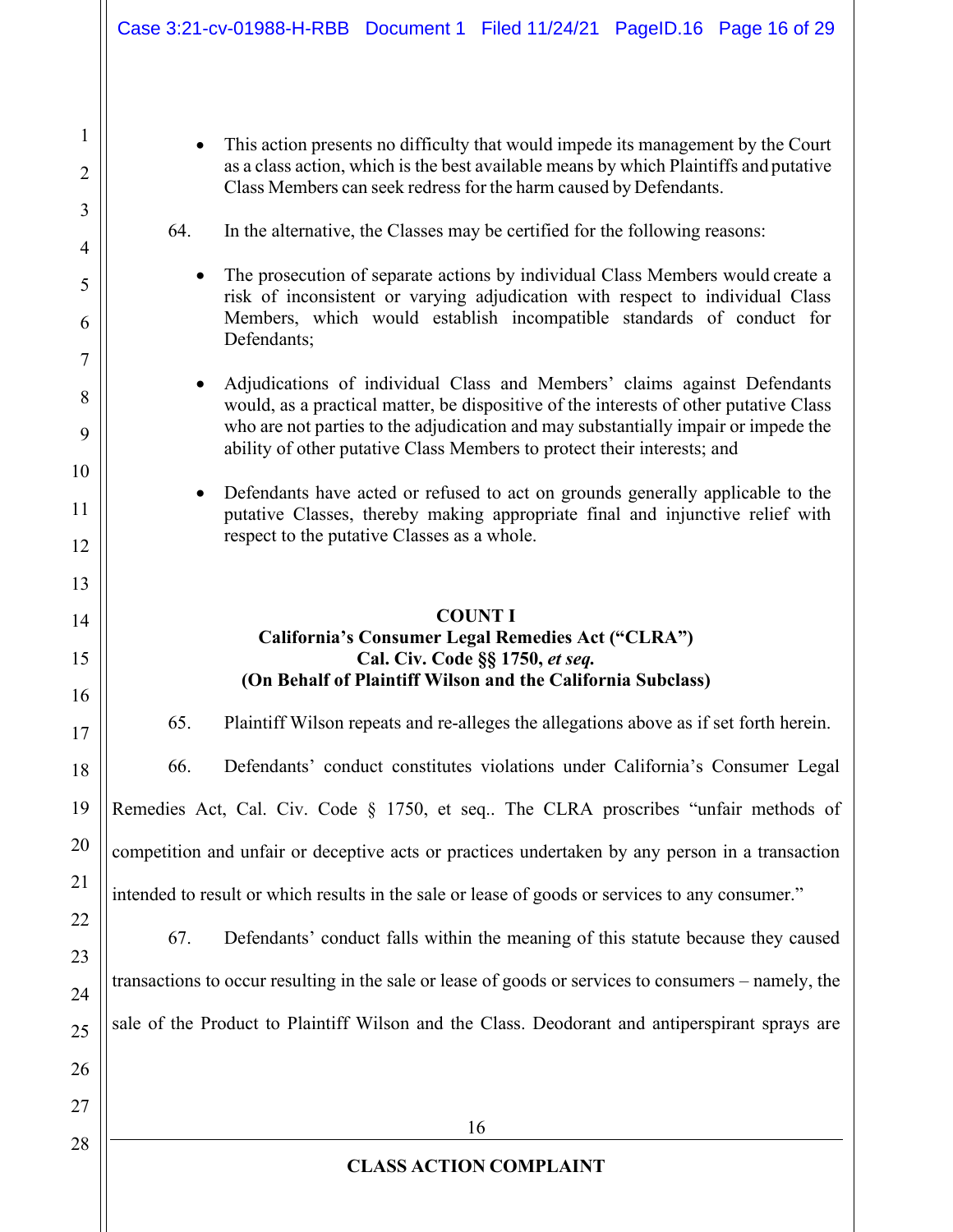considered goods within the meaning of the statute under Civil Code  $\S$  1761(a) and Defendants' sale of the Product is considered a service under Civil Code § 1761(b).

- 68. Plaintiff Wilson and Class Members are consumers pursuant to the CLRA.
- 69. Defendants violated the CLRA by way of the following provisions:
	- In violation of Civil Code  $\S$  1770(a)(5), Defendants represented (and continue to represent) that their goods have characteristics which they do not have  $-$  that, in exchange for each payment, Plaintiff Wilson and the members of the Class receive antiperspirant which is functioning as intended and which is not contaminated with benzene;
- In violation of Civil Code  $\S 1770(a)(14)$ , Defendants represented (and continue to represent) that a consumer has rights, remedies and/or obligations which they did not have – that Plaintiff Wilson and members of the Class receive antiperspirant which is functioning as intended and which is not contaminated with benzene, and that Defendants are capable of correcting defects when they are not;

70. Defendants also engaged in unfair competition or unfair or deceptive acts or practices in violation of Civil Code  $\S 1770(a)(5)$  and  $(a)(7)$  when they represented through their advertising, warranties, and other express representations that the Product has benefits or characteristics that they did not actually have, namely that the Product was safe to use and failing to disclose that the Product was contaminated with the carcinogen benzene.

71. Defendants are aware that their representations are false and misleading  $-\frac{1}{2}$ specifically, the Defendants continued to sell the Product into the stream of commerce even after they had knowledge that the Product was contaminated with benzene.

1

2

3

4

5

6

7

8

9

10

11

12

13

14

15

16

17

18

19

20

21

22

23

24

25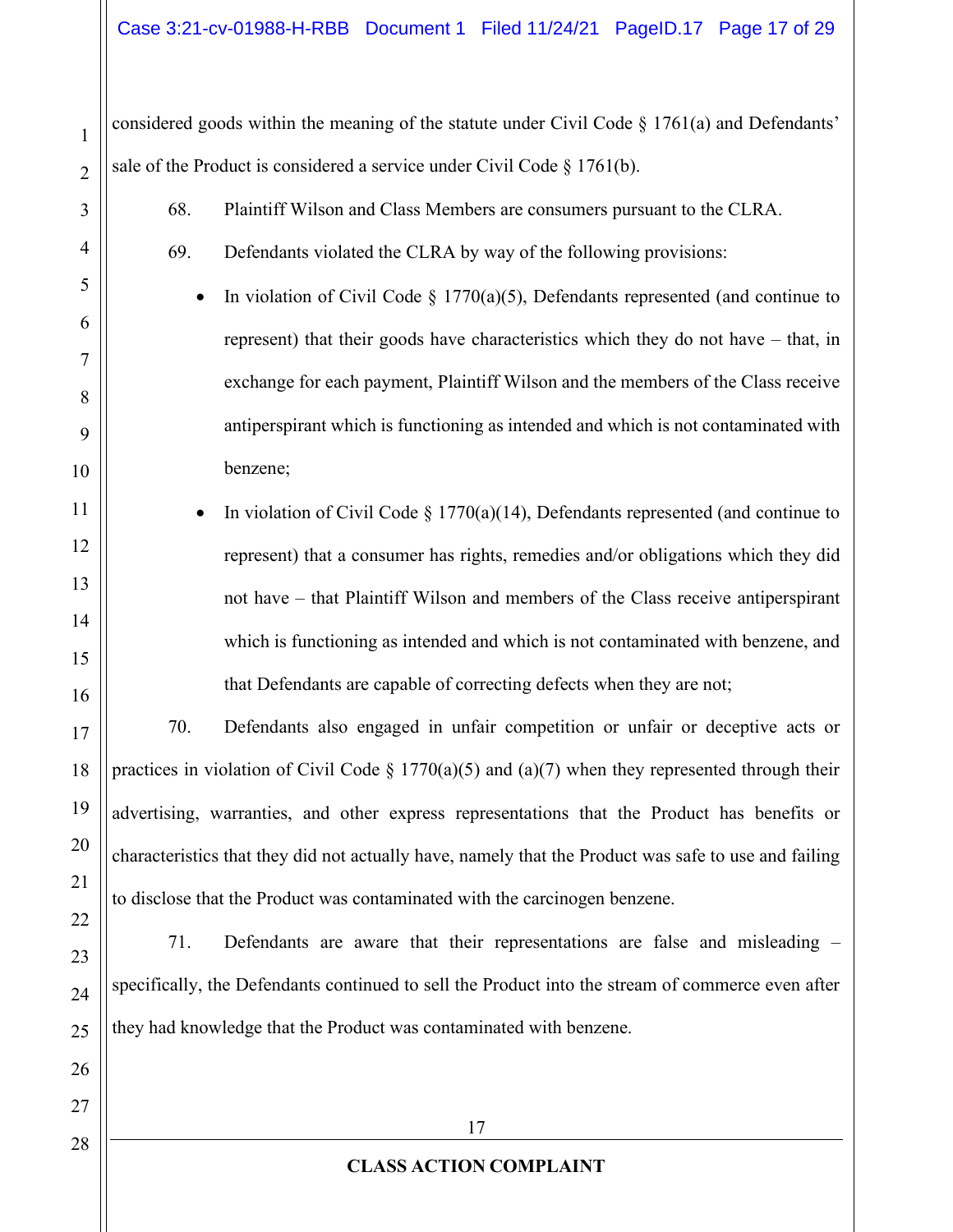Case 3:21-cv-01988-H-RBB Document 1 Filed 11/24/21 PageID.18 Page 18 of 29

72. Plaintiff Wilson and California Subclass have suffered injury-in-fact and actual damages resulting from Defendants' omissions and misrepresentations because Defendants knew that the Product was contaminated with benzene.

73. On November 24, 2021, prior to the filing of this Complaint, Plaintiff Wilson and Class Members put Defendants on written notice of their claims arising from violations of numerous provisions of California law, including the California Consumers Legal Remedies Act ("CLRA"), California Civil Code  $\S 1770$ , et seq., as well as other causes of action. Plaintiff Wilson will amend his Complaint to add claims for monetary damages if P&G fails to take the corrective actions.

74. In accordance with Civil Code § 1780(a), Plaintiff Wilson and the other California Subclass Members seek injunctive and equitable relief for Defendants' violations of the CLRA, including an injunction to enjoin Defendants from continuing their deceptive advertising and sales practices.

75. Pursuant to California Civil Code § 1780(a)(1)-(5) and § 1780(e), Plaintiff Wilson seeks an order enjoining Defendants from the unlawful practices described above, a declaration that Defendants' conduct violates the Consumers Legal Remedies Act, reasonable attorneys' fees and litigation costs, and any other relief the Court deems proper under the CLRA.

76. Plaintiff Wilson and the California Subclass Members' injuries were proximately caused by Defendants' fraudulent business practices.

77. Therefore, Plaintiff Wilson and California Subclass Members are entitled to relief under the CLRA.

1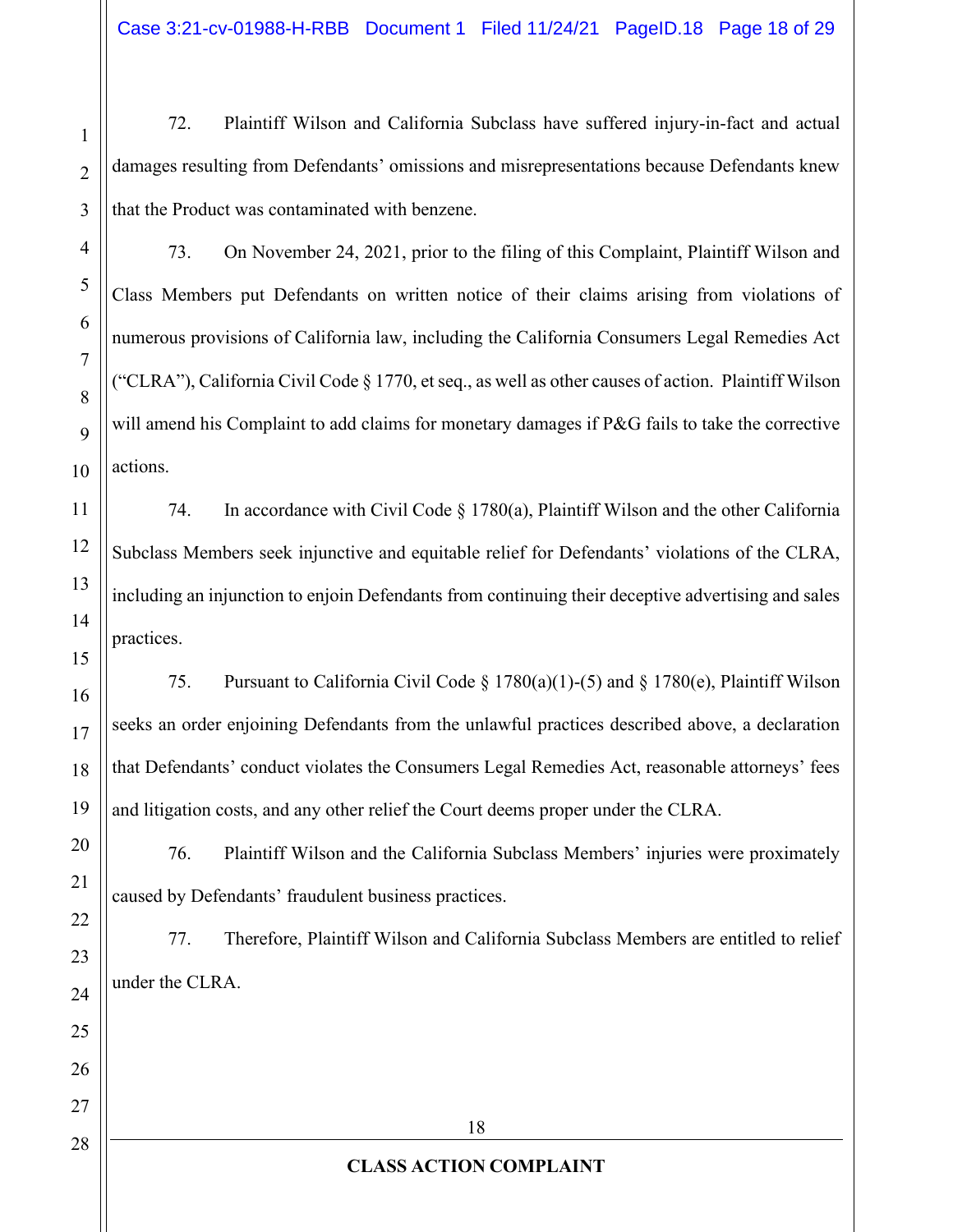## **COUNT II California's False Advertising Law (the "FAL") Cal. Bus. & Prof. Code §§ 17500,** *et seq.* **(On Behalf of Plaintiff Wilson and the California Subclass)**

78. Plaintiff Wilson repeats and re-alleges the allegations above as if set forth herein.

79. California's False Advertising Law (the "FAL"), Cal. Bus. & Prof. Code §§ 17500, et seq., makes it "unlawful for any person to make or disseminate or cause to be made or disseminated before the public in this state, . . . in any advertising device . . . or in any other manner or means whatever, including over the Internet, any statement, concerning . . . personal property or services, professional or otherwise, or performance or disposition thereof, which is untrue or misleading and which is known, or which by the exercise of reasonable care should be known, to be untrue or misleading."

80. Defendants advertised and promoted the Product by relying on the trust and brand loyalty customers had for their Right Guard brand and representing that the Product was safe for personal use, when in reality the Product was contaminated with benzene. Defendants' advertisements and inducements were made in and originated from California and fall within the definition of advertising as contained in Bus. & Prof. Code  $\S$  17500, et seq. in that Defendants' representations were intended to induce consumers to purchase the Product. Defendants knew that those statements were false and misleading as it knew or should have known through the exercise of reasonable care that the Product was contaminated with benzene.

81. Plaintiff Wilson and the California Subclass lost money or property as a result of Defendants' FAL violations because (a) they would not have purchased Defendants' Product absent Defendants' representations that the Product was safe and effective; (b) they would not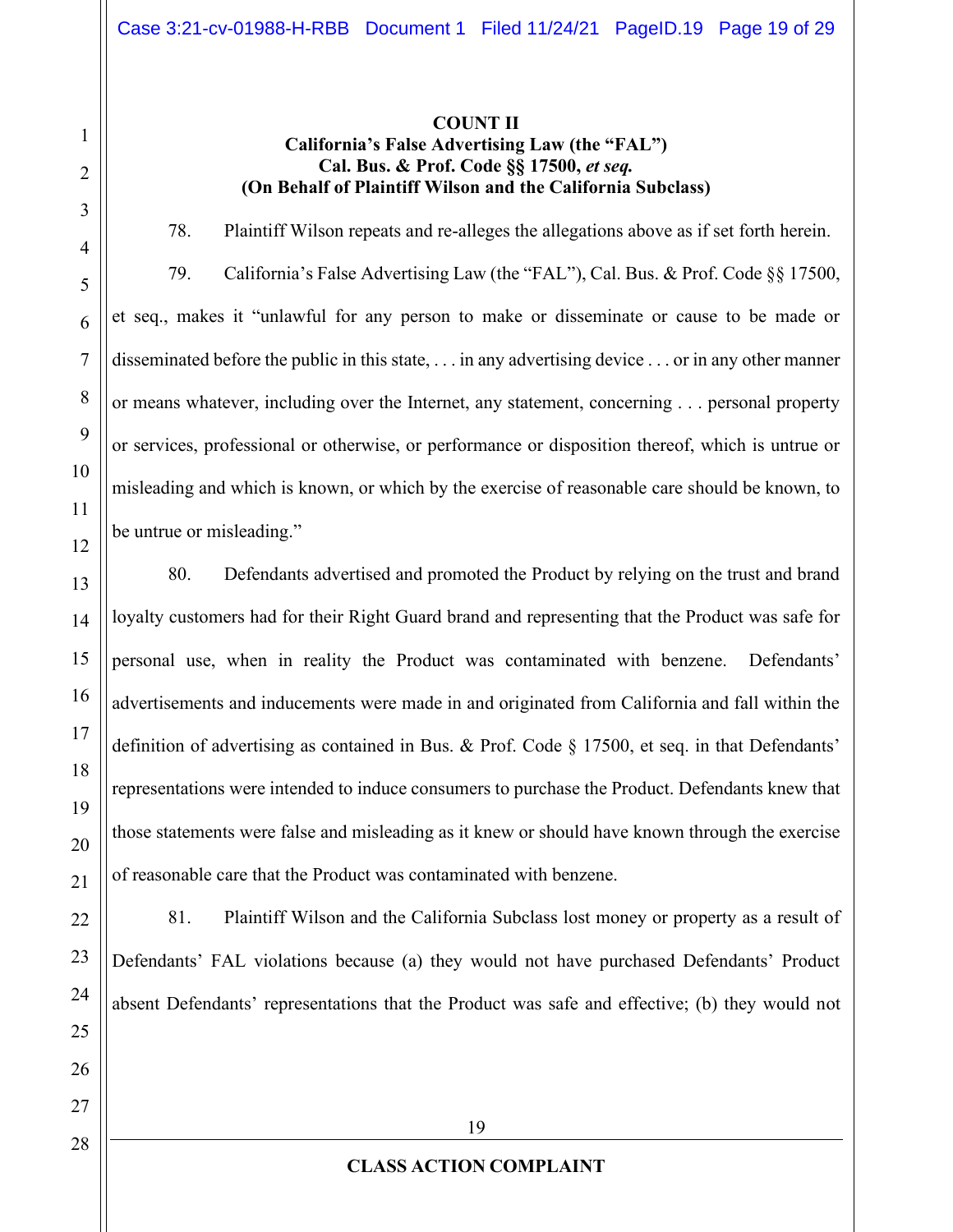have purchased the Product for the same price absent Defendants' misrepresentations; and (c) Defendants' Product did not have the characteristics, benefits, or quantities as promised.

1

2

3

4

5

6

7

8

9

10

11

12

13

14

15

16

17

18

19

20

21

22

23

24

25

26

27

28

#### **COUNT III California's Unfair Competition Law ("UCL") Cal. Bus. & Prof. Code §§ 17200,** *et seq.* **(On Behalf of Plaintiff Wilson and the California Subclass)**

82. Plaintiff Wilson repeats and re-alleges the allegations above as if set forth herein. 83. Defendants engaged in unlawful, fraudulent, and unfair business practices.

84. Defendants' conduct was unlawful because it violates the CLRA, the FAL, tort law, and contract law.

85. Defendants' conduct is fraudulent because they continued to represent that their goods were fit for their intended use when they knew that the Product was contaminated with benzene in an attempt to get consumers to continue to buy the Product; and, Defendants' conduct is fraudulent because they did not disclose to the buyers that the Product was contaminated with benzene and continue to conceal the fact of this contamination in an attempt to keep consumers from seeking refunds or seeking other redress, so they would not bear the costs of the defect and any damage it may have caused.

86. Defendants' conduct constitutes an unfair business practice  $-$  under the UCL, a business practice is considered to be "unfair" if the conduct alleged is immoral, unethical, oppressive, or substantially injurious to consumers; as well as if the conduct causing alleged injury which is not outweighed by benefits to other consumers or to competition, and that the injury is of a type which the consumer could not have avoided.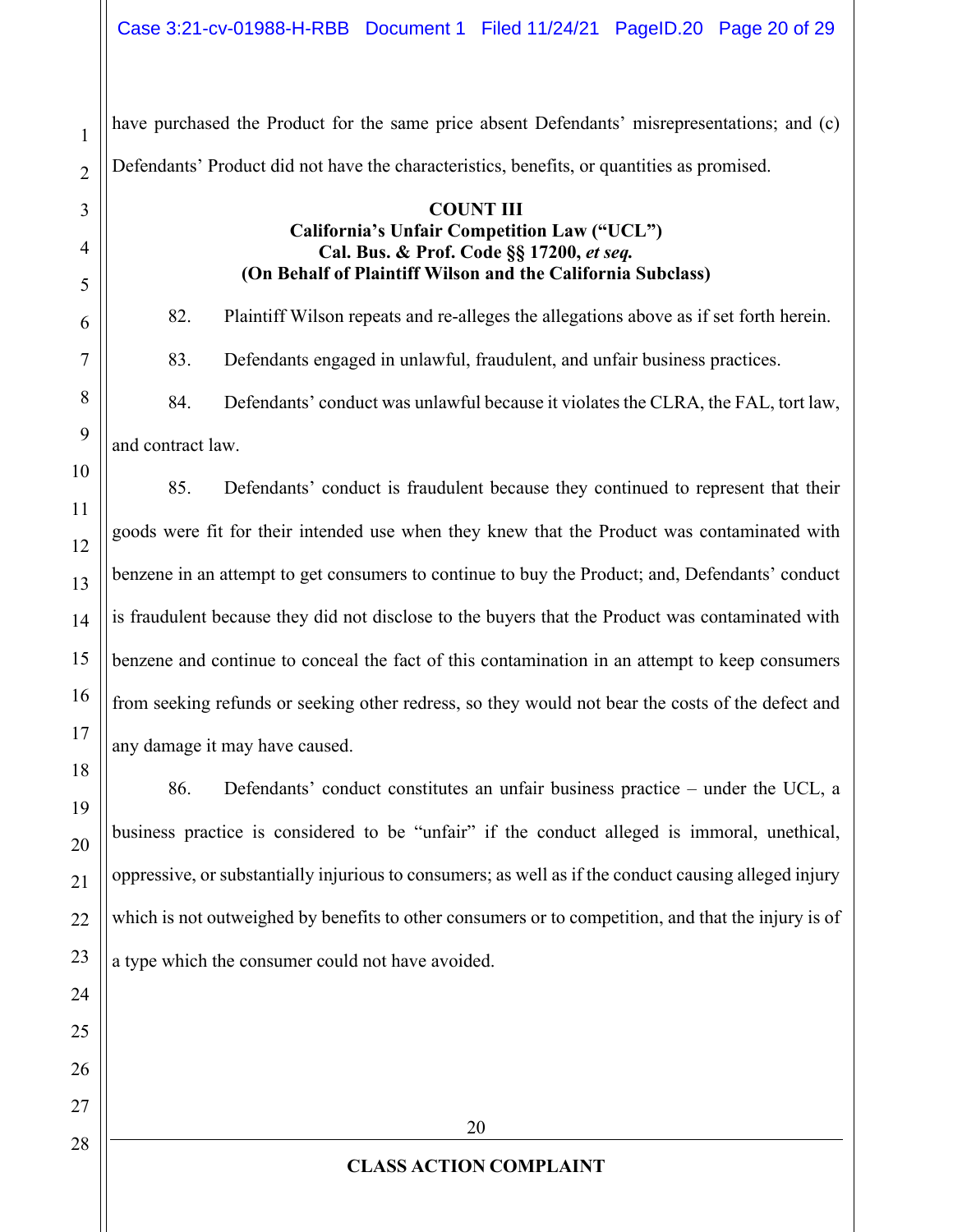Case 3:21-cv-01988-H-RBB Document 1 Filed 11/24/21 PageID.21 Page 21 of 29

87. Defendants' behavior is immoral, unethical, oppressive and injurious to consumers because they are profiting from concealing the presence of benzene in the Product, which is still being sold to this day.

88. Defendants' retention of profits from the aforementioned conduct does not outweigh the economic harm that said retention imposes on consumers. The lone party that benefits is the Defendants – their conduct also harms competition, who would otherwise be the recipient of the business that Defendants acquired using omissions and misrepresentations.

89. Plaintiff Wilson and the California Subclass Members had no way of knowing that Defendants were selling defective products.

90. Therefore, Plaintiff Wilson and the California Subclass Members are entitled to relief under the UCL.

#### **COUNT IV Violation of New York General Business Laws § 349 (On Behalf Of Plaintiff Corsey and The New York Subclass)**

91. Plaintiff Corsey hereby re-alleges and incorporates all allegations contained in the preceding paragraphs as if fully set forth herein.

18 19 92. N.Y. Gen. Bus. Law  $\S 349$  prohibits "[d]eceptive acts or practices in the conduct of any business, trade or commerce or in the furnishing of any service.<sup>[1]</sup>

93. Defendants' actions occurred in the conduct of business, trade, or commerce.

94. Defendants' conduct, as described in this Complaint, constitutes "deceptive acts or practices" within the meaning of the N.Y. Gen. Bus. Law.

95. Defendants' deceptive acts and practices were intended to mislead consumers in a material way in the process of purchasing Defendants' Product, and a reasonable consumer would be misled by their deceptive acts and practices.

27 28

1

2

3

4

5

6

7

8

9

10

11

12

13

14

15

16

17

20

21

22

23

24

25

26

# **CLASS ACTION COMPLAINT**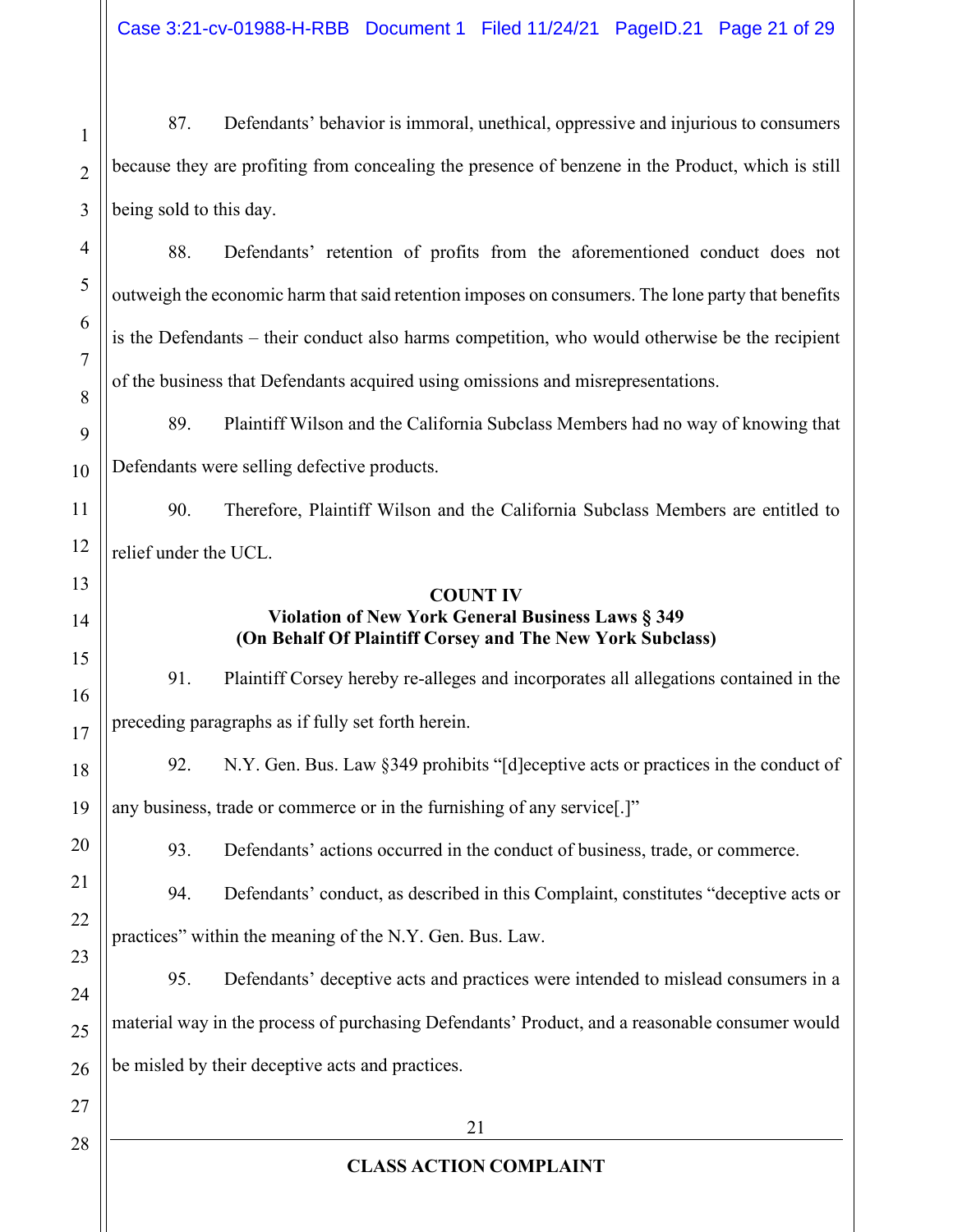96. All of Defendants' deceptive acts and practices constitute conduct directed at consumers.

97. Defendants intended that Plaintiff Corsey and each of the other members of the New York Subclass would rely upon their deceptive conduct and false advertising, and consumers, including Plaintiff Corsey and putative New York Subclass Members, did in fact rely upon deceptive conduct.

98. Defendants' foregoing deceptive and unfair acts and practices, including its omissions, were and are deceptive acts or practices in violation of the N.Y. Gen. Bus. Law § 349, Deceptive Acts and Practices, N.Y. Gen. Bus. Law 349, et seq., in that Defendants manufactured, labeled, packaged, marketed, advertised, distributed, and/or sold the Product without any mention of the fact that the Product contains the carcinogen benzene.

99. Defendants' unconscionable, deceptive, and/or unfair practices caused actual damages to Plaintiff Corsey and the New York Subclass Members who were unaware that the Product contained benzene.

100. As a direct and proximate result of Defendants' deceptive acts and practices, including its omissions, Plaintiff Corsey and New York Subclass Members have been damaged as alleged herein and are thus entitled to recover actual damages to the extent permitted by law in an amount to be proven at trial.

101. In addition, Plaintiff Corsey and New York Subclass Members seek equitable and injunctive relief against Defendants on terms that the Court considers reasonable, in addition to reasonable attorneys' fees and costs.

102. In addition, Defendants' conduct showed malice, motive, and the reckless disregard of the truth such that an award of punitive damages is appropriate.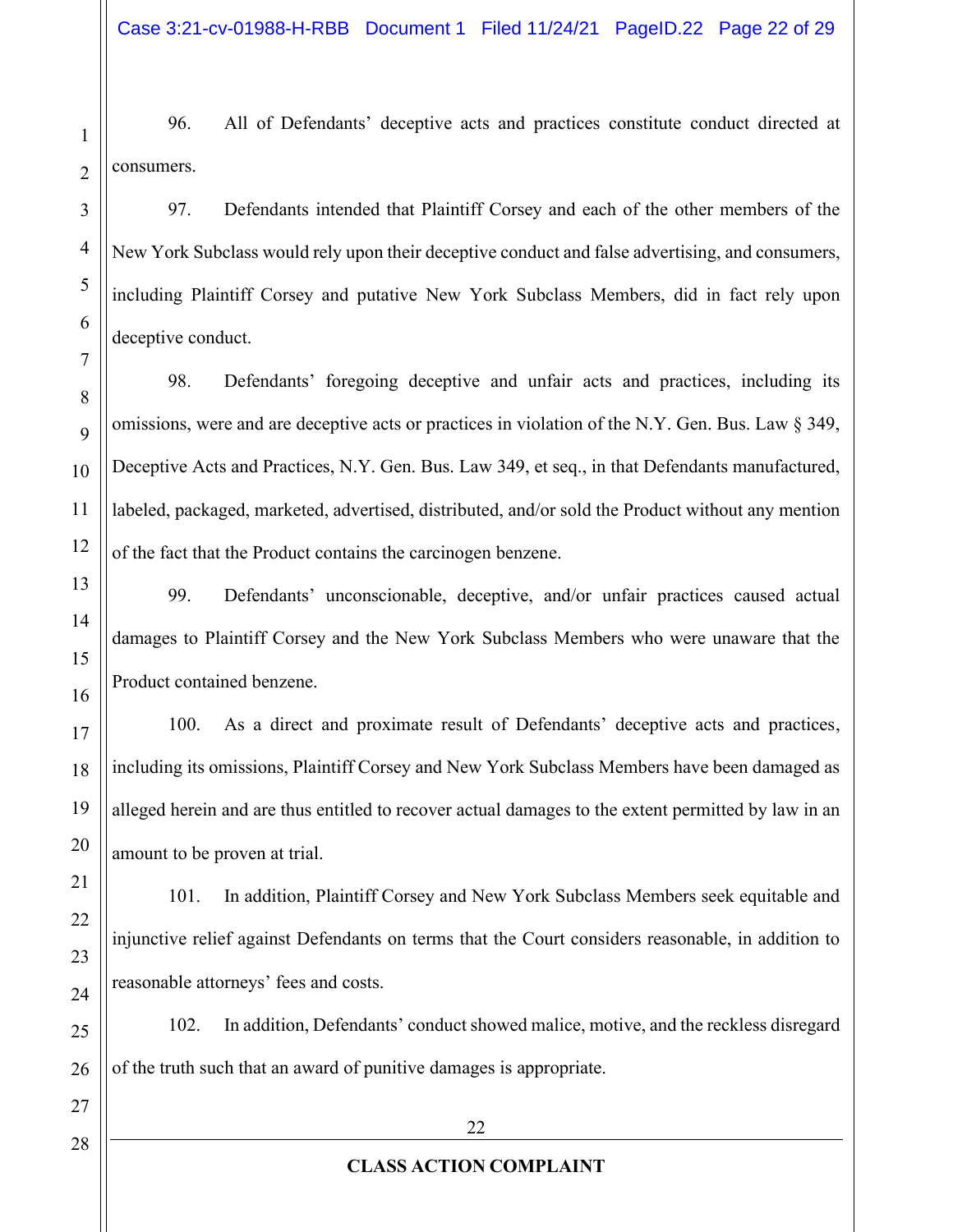#### **COUNT V**

# **Violation of New York General Business Laws § 350 (On Behalf Of Plaintiff Corsey and The New York Subclass)**

103. Plaintiff Corsey hereby re-alleges and incorporates all allegations contained in the preceding paragraphs as if fully set forth herein.

104. N.Y. Gen. Bus. Law §350 prohibits "[f]alse advertising in the conduct of any business, trade or commerce or in the furnishing of any service.]"

105. Defendants' actions occurred in the conduct of business, trade, or commerce.

106. Defendants' foregoing acts and practices, including their advertising, were directed at consumers.

107. Defendants' conduct, as described in the Complaint, constitutes "false advertising" within the meaning of the N.Y. Gen. Bus. Law §350, as Defendants publicly disseminating misleading false advertisements through advertising and marketing the Product, failing to disclose that the Product contains benzene, a known carcinogen.

108. Defendants' foregoing, consumer-oriented, unfair or deceptive acts and practices, including its advertising, representations, and omissions, constitutes false and misleading advertising in a material way in violation of the N.Y. Gen. Bus. Law § 350.

109. Defendants' false, misleading, and deceptive advertising and representations include misrepresenting and misleadingly marketing and labeling the Product was fit for their intended purpose of safely masking or preventing body odor and omitting and failing to disclose that the Product contains the carcinogen benzene.

110. Defendants' false, misleading, and deceptive advertising and representations of fact were and are directed at consumers.

27

1

2

3

4

5

6

7

8

9

10

11

12

13

14

15

16

17

18

19

20

21

22

23

24

25

26

28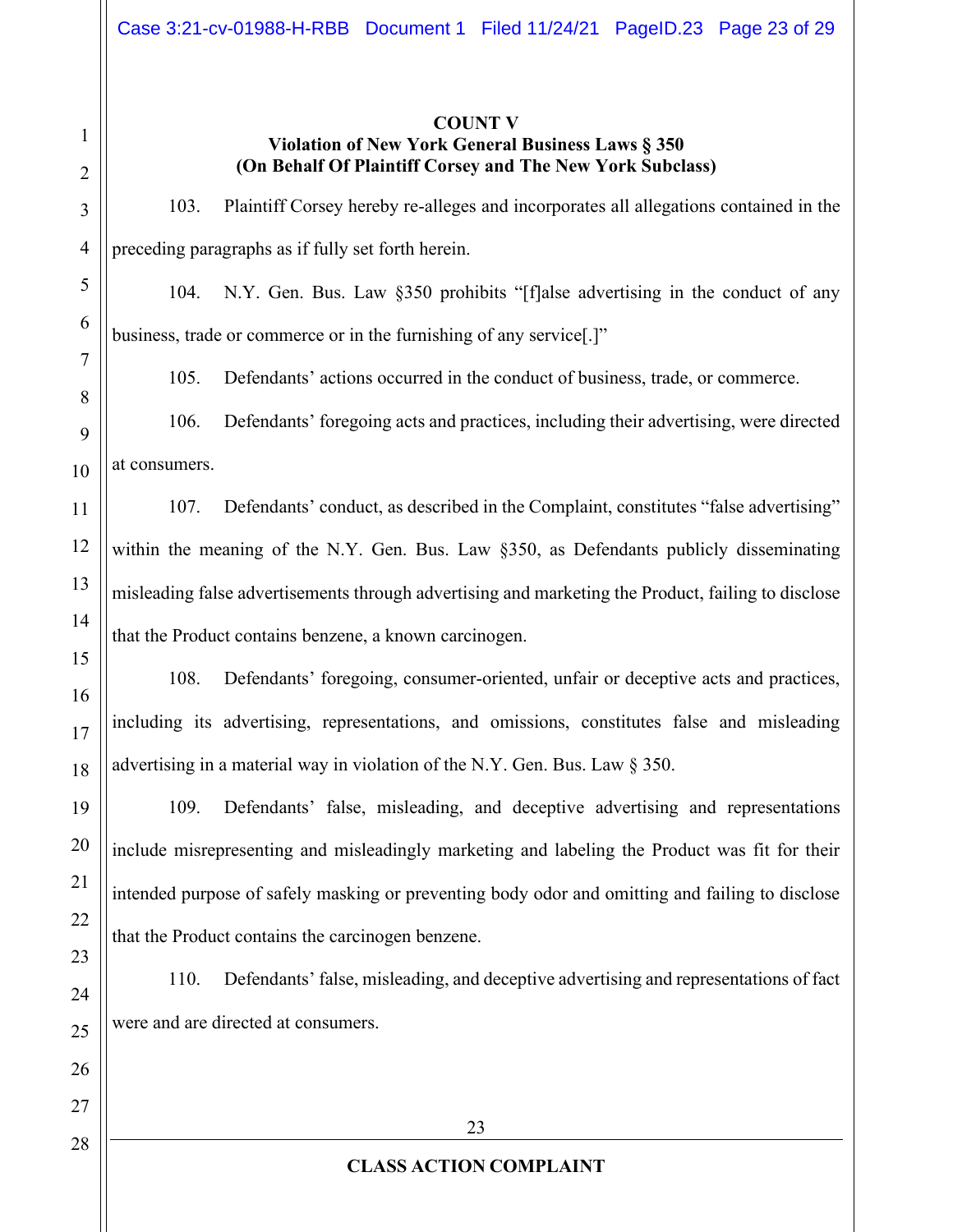111. Defendants' false, misleading, and deceptive advertising and representations of fact were and are likely to mislead a reasonable consumer acting reasonably under the circumstances.

112. Defendants' false, misleading, and deceptive advertising and representations of fact have resulted in consumer injury or harm to the public interest.

113. Defendants intended that Plaintiff Corsey and the other members of the New York Subclass would rely upon their deceptive conduct and false advertising, and a reasonable person would in fact be misled by this deceptive conduct. Defendants engaged in misleading and deceptive advertising that failed to disclose that the Product contains benzene. Defendants chose to label the Product in this way to impact consumer choices and gain market dominance, as they are aware that all consumers who purchased the Product would be unwilling or less likely to buy the Product if those consumers knew the Product contained benzene, a harmful carcinogen known to cause cancel. Thus, Defendants' advertising and labeling was an unfair, untrue, and misleading practice.

114. Consumers, including Plaintiff Corsey and New York Subclass members either would not have purchased the Product or would have paid less for them had the known that the Product contains benzene.

115. As a direct and proximate result of Defendants' deceptive acts and practices, including their use or employment of false advertising, Plaintiff Corsey and each of the other members of the New York Subclass have sustained actual damages in an amount to be proven at trial.

116. In addition, Plaintiff Corsey and New York Subclass members seek equitable and injunctive relief against Defendants on terms that the Court considers reasonable, in addition to reasonable attorneys' fees and costs.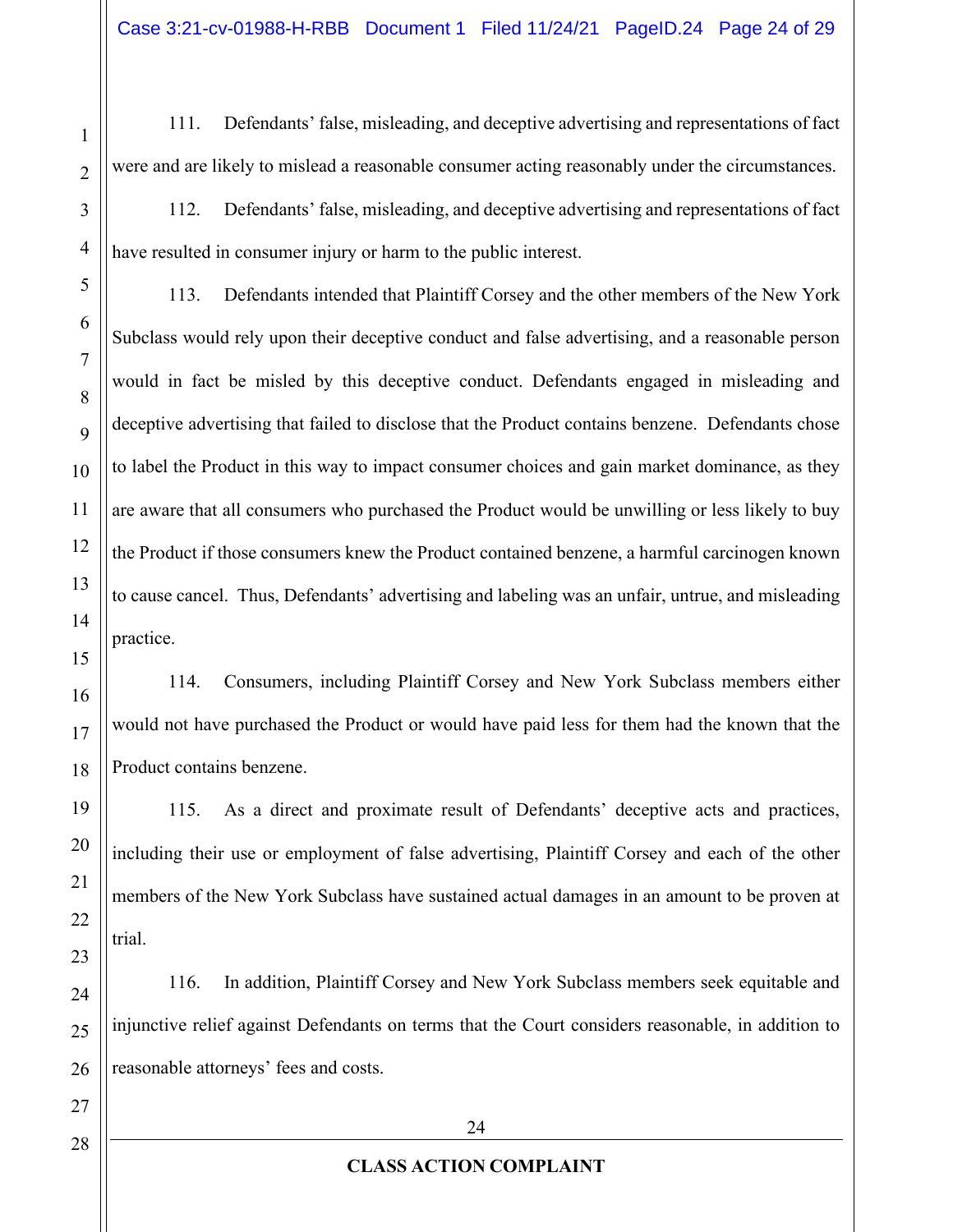117. In addition, Defendants' conduct showed malice, motive, and the reckless disregard of the truth such that an award of punitive damages is appropriate.

#### **COUNT VI Breach of Express Warranty (On Behalf of the National Class and, alternatively, the California and New York Subclasses)**

118. Plaintiffs hereby re-allege and incorporate all allegations contained in the preceding paragraphs as if fully set forth herein.

119. Plaintiffs, and each member of the Classes, formed a contract with Defendants at the time Plaintiffs and each member of the Classes purchased the Product.

120. The terms of the contract include the promises and affirmations of fact made by Defendants on the Product's packaging and through marketing and advertising, as described above.

121. This labeling, marketing, and advertising constitute express warranties and became part of the basis of the bargain and are part of the standardized contract between Plaintiffs and the members of the Classes and Defendants.

122. As set forth above, Defendants purport through its advertising, labeling, marketing, and packaging, to create an express warranty that the Product is safe for its intended use.

123. Plaintiffs and the members of the Classes performed all conditions precedent to Defendants' liability under this contract when they purchased the Product.

124. Defendants breached express warranties about the Product and their qualities because Defendants' Product contained the harmful carcinogen benzene at the time of purchase and the Product does not conform to Defendants' affirmations and promises described above.

125. Plaintiffs and each of the members of the Classes would not have purchased the Product had they known the true nature of the harmful chemical in the Product.

26 27

28

1

2

3

4

5

6

7

8

9

10

11

12

13

14

15

16

17

18

19

20

21

22

23

24

25

# **CLASS ACTION COMPLAINT**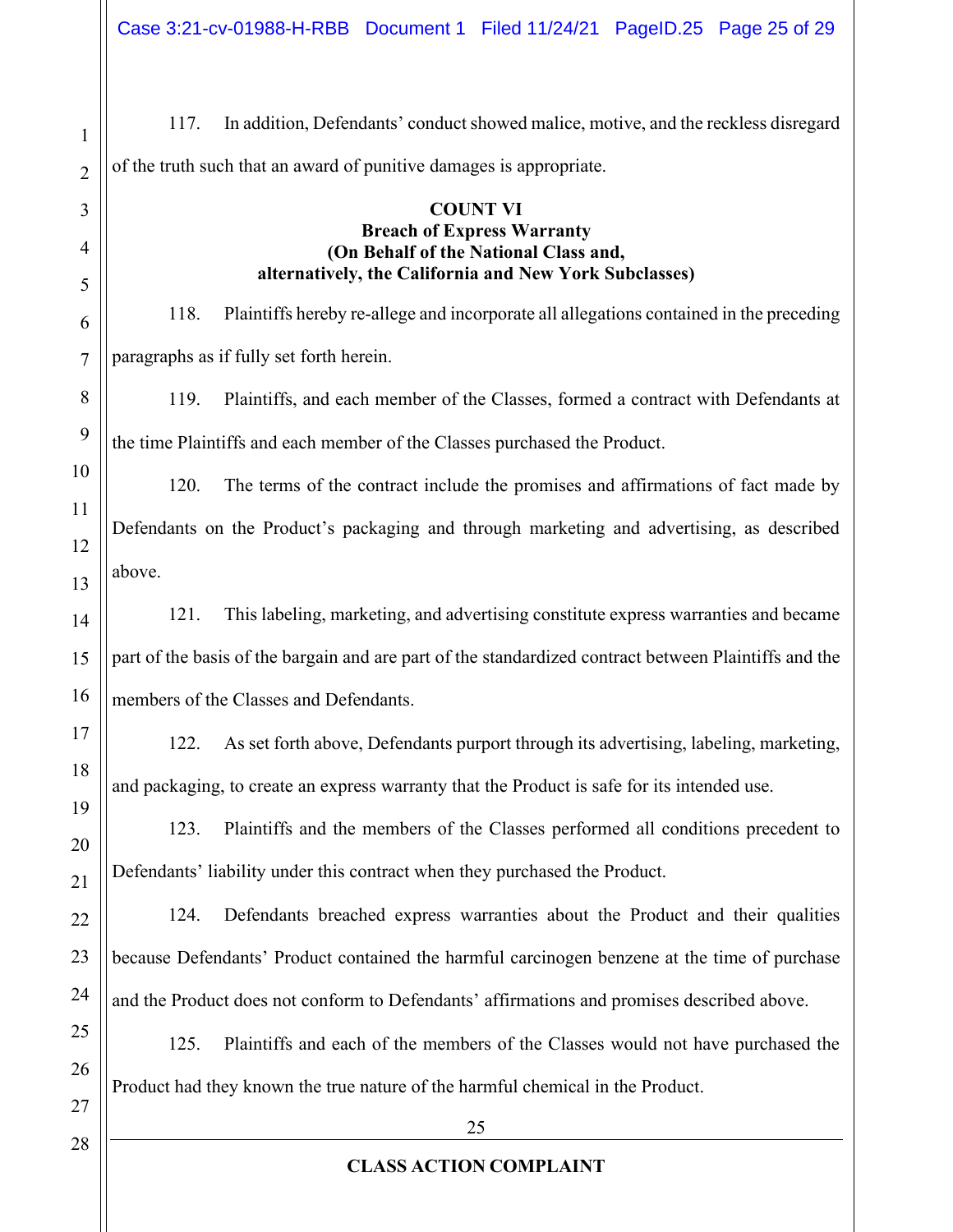126. As a result of Defendants' breach of warranty, Plaintiffs and each of the members of the Classes have been damaged in the amount of the purchase price of the Product and any consequential damages resulting from their purchases.

#### **COUNT VII Breach of Implied Warranty (On Behalf of the National Class and, alternatively, the California and New York Subclasses)**

127. Plaintiffs hereby re-allege and incorporate all allegations contained in the preceding paragraphs as if fully set forth herein.

128. Defendants provided Plaintiffs and Class Members with implied warranties that the Product was merchantable and fit for the ordinary purposes for which it was sold, i.e. that it was free of harmful chemicals such as benzene.

129. Defendants marketed, sold, and/or distributed the Product, and Plaintiffs and other Class Members purchased the Product.

130. Plaintiffs bring this claim for breach of the implied warranty of merchantability on behalf of themselves and other consumers who purchased the Product with the expectation of the Product not containing the dangerous chemical benzene.

131. Defendants have breached the implied warranties of merchantability that they made to Plaintiffs and the prospective class. For example, Defendants impliedly warranted that the Product was free from defects, that it was merchantable, and that it was safe and fit for the ordinary purpose for which antiperspirant is used.

132. When sold by Defendants, the Product was not merchantable, did not pass without objection in the trade, was not of adequate quality within that description, was not fit for the ordinary purposes for which such goods are used, and did not conform to the promises or affirmations of fact made on the container or label.

1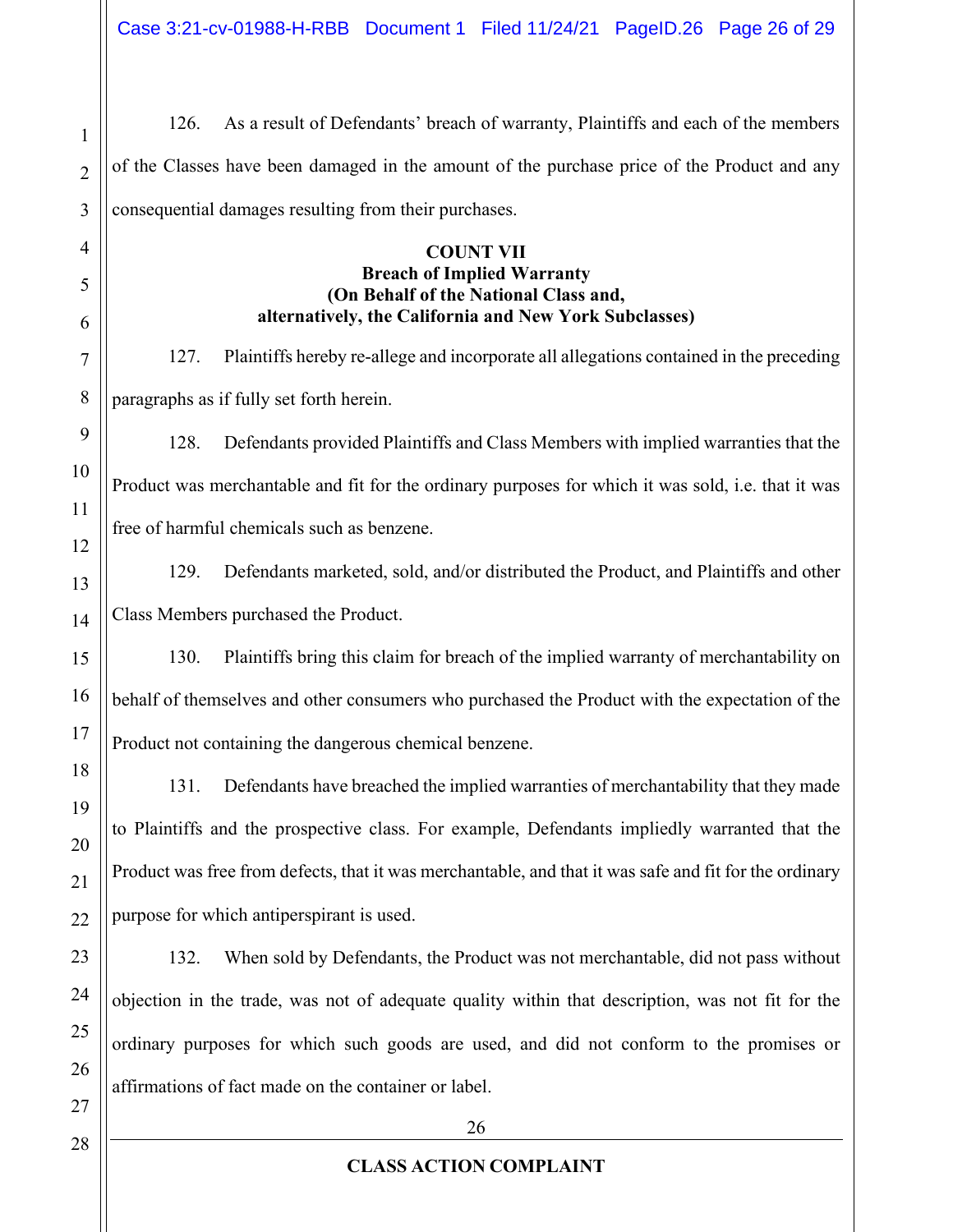Case 3:21-cv-01988-H-RBB Document 1 Filed 11/24/21 PageID.27 Page 27 of 29

133. As a result of Defendants' breaches of implied warranties, Class Members did not receive the benefit of their bargain and suffered damages at the point of sale stemming from their overpayment for the Product that contained benzene.

134. As a direct and proximate result of Defendants' breach of the warranties of merchantability, Plaintiffs and the other Class Members have been damaged in an amount to be proven at trial.

## **COUNT VIII**

## **Unjust Enrichment (In the Alternative To Count I And On Behalf of the National Class and, alternatively, the California and New York Subclasses)**

135. Plaintiffs hereby re-allege and incorporate all allegations contained in the preceding paragraphs as if fully set forth herein.

136. Plaintiffs and the other members of the Classes conferred benefits on Defendants by purchasing the Product.

137. Defendants have been unjustly enriched in retaining the revenues derived from the purchase of the Product by Plaintiffs and the other members of the Classes.

138. Retention of those monies under these circumstances is unjust and inequitable because Defendants' labeling of the Product was misleading to consumers, which caused injuries to Plaintiffs and the other members of the Classes because they would have not purchased the Product if Defendants had disclosed that the Product contained benzene.

139. Because Defendants' retention of the non-gratuitous benefits conferred on them by Plaintiffs and the other members of the Classes is unjust and inequitable, Defendants must pay restitution to Plaintiffs and the other members of the Classes for their unjust enrichment, as ordered by the Court.

# **REQUEST FOR RELIEF**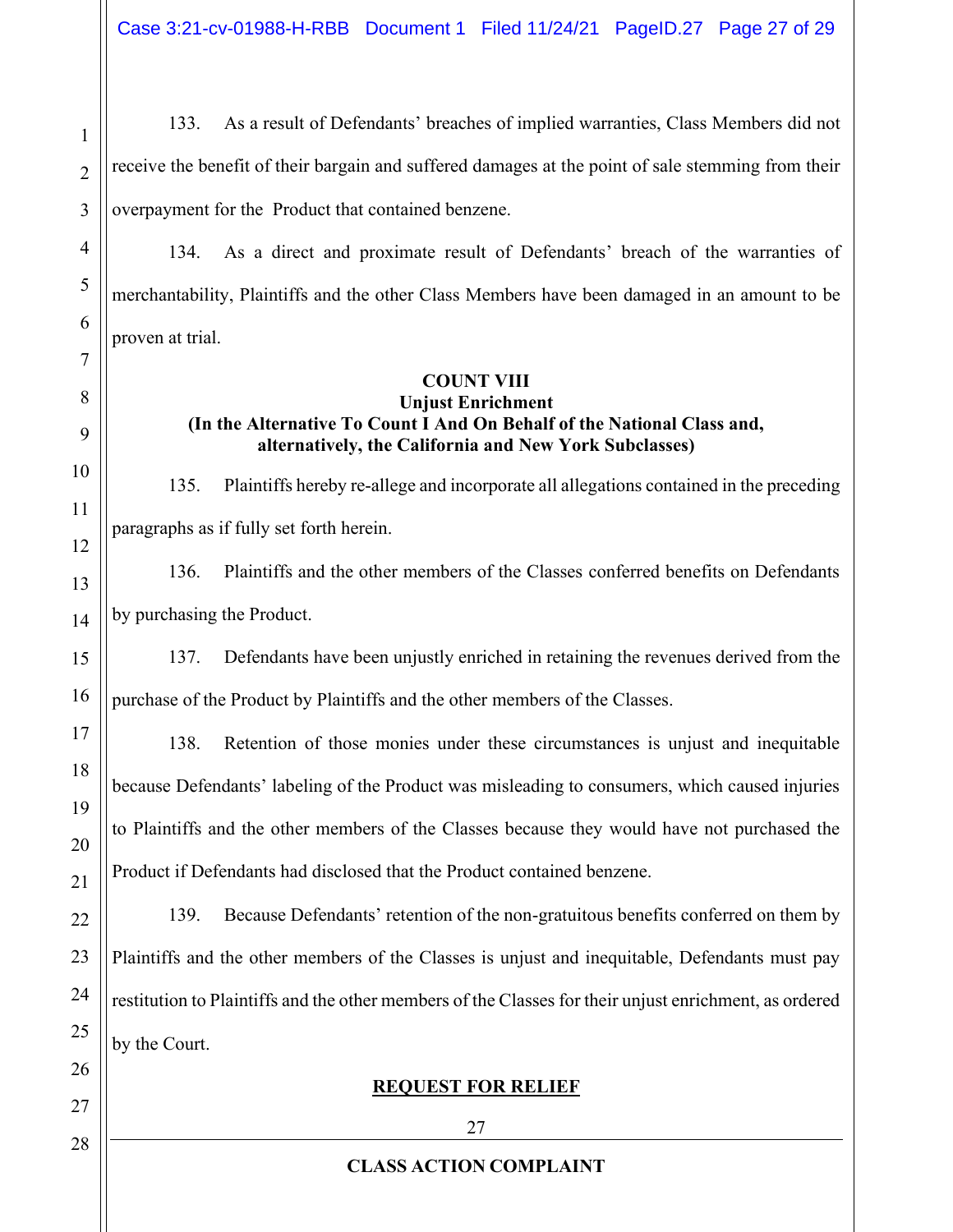|                       | WHEREFORE, Plaintiffs, individually and on behalf of the Class Members, pray for                                                                                                  |  |  |
|-----------------------|-----------------------------------------------------------------------------------------------------------------------------------------------------------------------------------|--|--|
| $\mathbf{1}$          |                                                                                                                                                                                   |  |  |
| $\overline{2}$        | judgment and relief against Defendants as follows:                                                                                                                                |  |  |
| 3                     | a) For an order declaring: (i) this is a class action pursuant to Rule 23 of the Federal<br>Rules of Civil Procedure on behalf of the proposed Classes described herein; and (ii) |  |  |
| $\overline{4}$        | appointing Plaintiffs to serve as representatives for the Classes and Plaintiffs' counsel<br>to serve as Class Counsel;                                                           |  |  |
| 5                     |                                                                                                                                                                                   |  |  |
| 6                     | b) For an order enjoining Defendants from continuing to engage in the unlawful conduct<br>set forth herein;                                                                       |  |  |
| $\boldsymbol{7}$<br>8 | For an order awarding restitution of the monies Defendants wrongfully acquired by<br>$\mathbf{c})$<br>their illegal and deceptive conduct;                                        |  |  |
| 9                     | d) For an order requiring disgorgement of the monies Defendants wrongfully acquired                                                                                               |  |  |
| 10                    | by their illegal and deceptive conduct;                                                                                                                                           |  |  |
| 11                    | For compensatory and punitive damages, including actual and statutory damages,<br>e)<br>arising from Defendants' wrongful conduct and illegal conduct;                            |  |  |
| 12                    | For an award of reasonable attorneys' fees and costs and expenses incurred in the<br>$\mathbf{f}$                                                                                 |  |  |
| 13                    | course of prosecuting this action; and                                                                                                                                            |  |  |
| 14                    | For such other and further relief as the Court deems just and proper.<br>g)                                                                                                       |  |  |
| 15                    | <b>JURY DEMAND</b>                                                                                                                                                                |  |  |
| 16                    | Pursuant to Federal Rule of Civil Procedure 38(b), Plaintiffs demand a trial by jury of all                                                                                       |  |  |
| 17                    | claims in this Complaint so triable.                                                                                                                                              |  |  |
| 18                    |                                                                                                                                                                                   |  |  |
| 19                    |                                                                                                                                                                                   |  |  |
| 20                    | Dated: November 24, 2021<br>Respectfully submitted,                                                                                                                               |  |  |
| 21                    |                                                                                                                                                                                   |  |  |
| 22                    |                                                                                                                                                                                   |  |  |
| 23                    | By:                                                                                                                                                                               |  |  |
| 24                    | <b>MILBERG COLEMAN BRYSON</b>                                                                                                                                                     |  |  |
| 25                    | PHILLIPS GROSSMAN PLLC                                                                                                                                                            |  |  |
| 26                    | /s/ Alex R. Straus                                                                                                                                                                |  |  |
| 27                    | 28                                                                                                                                                                                |  |  |
| 28                    | <b>CLASS ACTION COMPLAINT</b>                                                                                                                                                     |  |  |